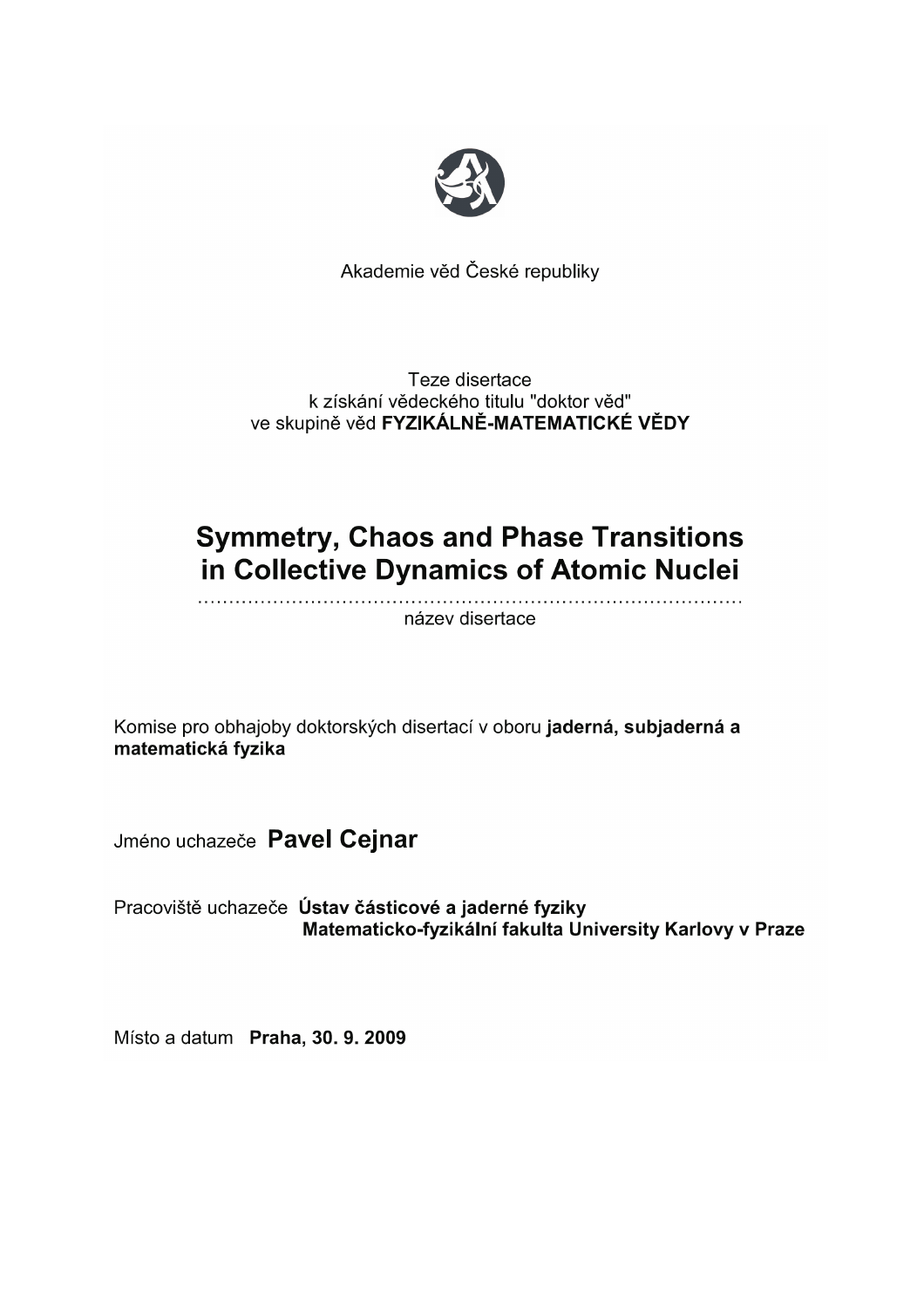#### 1 Introduction

This dissertation is focused on some general interrelated aspects of collective motions in atomic nuclei and other many-body systems, namely on the aspects connected with the presence of various kinds of dynamical symmetries in collective modes, with the competition between regular and chaotic regimes of collective dynamics, and with transitions between different quantum phases of the collective Hamiltonian.

The dissertation is based on a sample of 25 selected works published in international scientific journals, which are sorted into five topical areas and reprinted here with unifying overview comments and a brief summary. The topical areas are as follows:

- 1. Classical and quantum chaos in the geometric collective model,
- 2. Chaos and hidden symmetries in the interacting boson model,
- 3. Quantum shape phase transitions in the interacting boson model,
- 4. Thermodynamical analogy for quantum phase transitions,
- 5. Quantum phase transitions for excited states.

The analyses presented here are mostly performed within two nuclear models (or, more precisely, model families). The first one is the geometric collective model (GCM), formulated already in 1950's by A. Bohr  $[1-3]$ , which up to now represents a valid phenomenological basis for a quantitative description of nuclear collectivity. This model has been recently extended into several new directions, including in particular various types of explicit analytical solutions of the Bohr Hamiltonian (see, e.g., Ref. [4]). The second model discussed here is the interacting boson model (IBM), elaborated in the 1970's by F. Iachello and A. Arima  $[5–7]$ , which successfully combines a macroscopic treatment of the nucleus ( $\dot{a}$  la the GCM) with some microscopic elements. The IBM can be extended also to other fields of physics, such as molecular physics [8, 9].

The five topics listed above are strongly related. Both GCM and IBM—in spite of their conceptual simplicity—exhibit a rather surprising complexity of behavior. This is reflected by a vast variety of alternative dynamical modes, associated with the same system, and by a tiny interplay between chaotic and regular types of motions [10–14] depending sensitively on the model control parameters and on the selected values of integrals of motion (energy and angular momentum). Such features have been studied in both GCM and IBM.

In Sec. 2 we will focus on a systematic analysis of chaotic properties of the GCM, while the IBM is considered in Sec. 3. It turns out—especially in the IBM—that the regular domains in the space of control parameters, energy and angular momentum can be connected to various specific generalizations of the symmetry concept (see, e.g., Refs. [15, 16]). One of these generalizations, a so-called quasi dynamical symmetry [17], shows that observable signatures of a given dynamical symmetry can persist even in systems in which the actual symmetry is badly broken. This makes a link with an analogous result of classical mechanics (expressed by the so-called Kolmogorov-Arnold-Moser theorem [11]) that the proliferation of irregularity in systems with an increasing strength of a non-integrable perturbation has only a limited, often very moderate extent.

Prevailingly chaotic dynamics is typical for those parameter domains where there exists a strong competition between two or more incompatible dynamical symmetries. As shown in Sec. 4, dynamical regimes associated with the different symmetries often have a character of quantum phases, the transitions between these regimes being sharp (non-analytic) in the asymptotic limit of the system's size. This leads to the notion of a quantum phase transition (QPT) [18–24].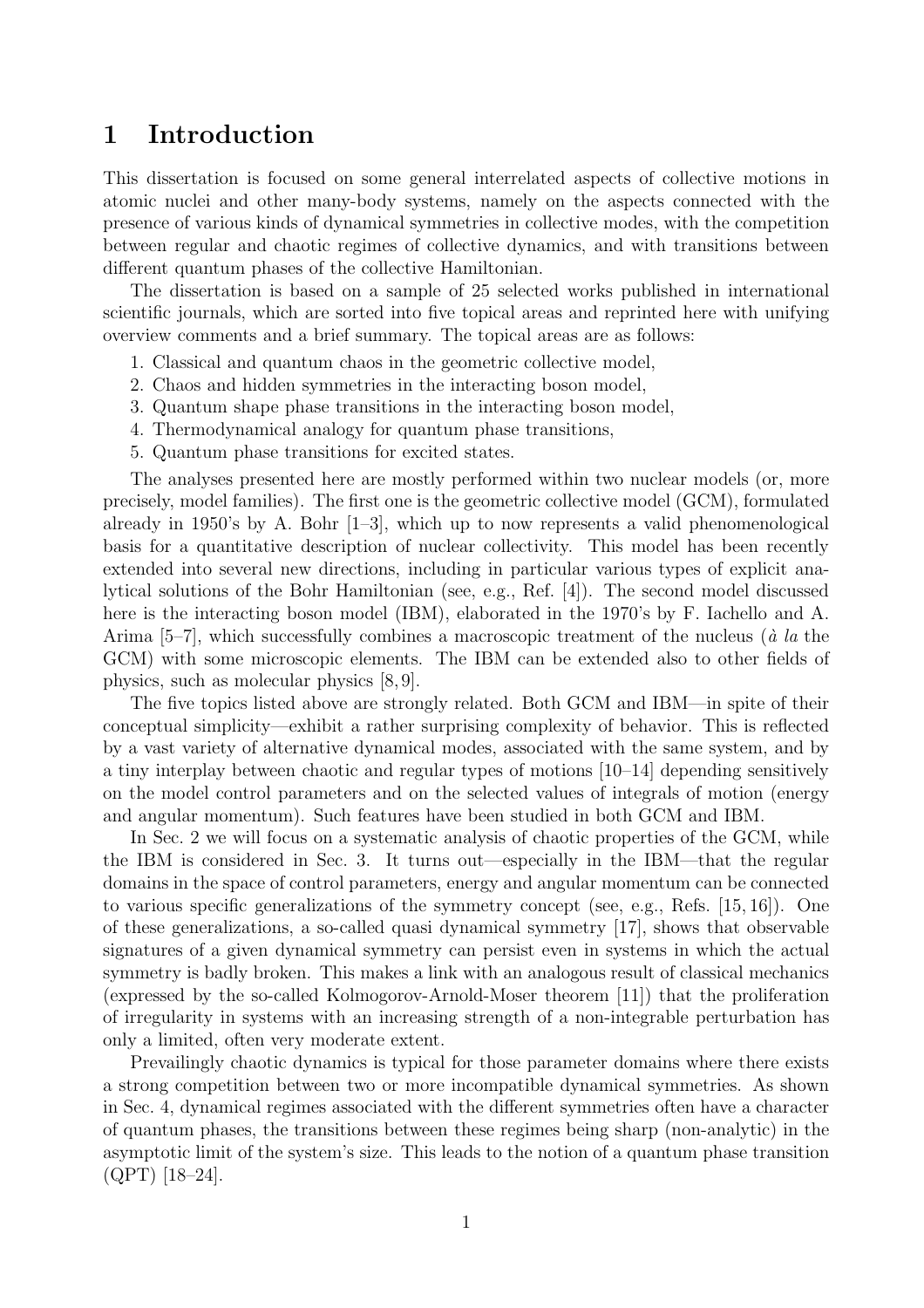A QPT represents an abrupt change of the structure of a given quantum state (or more generally, a set of states) with a varying value of the control parameter, typically represented by an interaction strength in the quantum Hamiltonian. Both GCM and IBM can be considered as specific realizations of the QPT phenomenon, with the phases defined through different geometric forms (shapes) of the nucleus associated with different (quasi) dynamical symmetries of the model [25–27]. In this sense, atomic nuclei provide a fundamental example of quantum many-body systems in which QPT physics is applicable. On the other hand, the above nuclear models can serve as a theoretical tool for studying some important aspects of QPTs, which may be valid in general quantum systems.

Two such aspect will be discussed in Secs. 5 and 6. First, in Sec. 5, we will focus on formal analogies between quantum and thermodynamical phase transitions. It is clear that the Hamiltonian control parameter in a QPT plays a role of the temperature in thermal phase transitions [28]. Exploiting this analogy further on it can be shown that the two types of phase transition bear even much deeper similarities. In particular, it turns out that both phenomena are rooted in the distribution of some anomalies in specific complex extended versions of the model (introducing a complex temperature in case of a thermodynamic phase transition and a complex control parameter in case of a QPT).

Originally, a QPT was defined for the ground state, i.e., attributed to the system at zero temperature [18], but in Sec. 6 we will discuss similar phenomena for individual excited states. A link to the thermodynamical phase transitions then becomes even more obvious, although the notion of excited-state quantum phase transition (ESQPT) is reserved for the microcanonical treatment, in which the excitation of the system is expressed by the excitation energy rather than temperature. The ESQPTs have interesting dynamical consequences and may become important in the processing of quantum information in future quantum technologies [29].

It seems that nuclear collective motions and the models capturing their essential features represent a rich source of interesting general physics and a promising subject for future study.

# 2 Classical and quantum chaos in the geometric collective model

Relevant publications of the author: Papers in journals:  $\langle 3, 4, 12, 13, 15, 22 \rangle$ Papers in proceedings:  $\{2, 4\}$ 

Unlike the interacting boson model, chaotic properties of the geometric collective model have not been subject to any analysis before the paper  $\langle 22 \rangle$ . The main message mediated by this paper was a surprise and fascination by the enormous complexity discovered in classical measures of chaos within the GCM. This complexity was compared with some other twodimensional models, which show just a monotonous increase of chaotic measures with the strength of non-integrable perturbation and with energy. In contrast, the GCM exhibits very complicated dependences in spite of the fact that its Hamiltonian is also represented by a two-dimensional quartic potential (at this stage, we have restricted our analysis to non-rotational states, which are described by a two-dimensional configuration space).

In the subsequent study  $\langle 15 \rangle$ , the first results were extended to other parameter domains and supplied by an evaluation of the dependence on energy and angular momentum. Some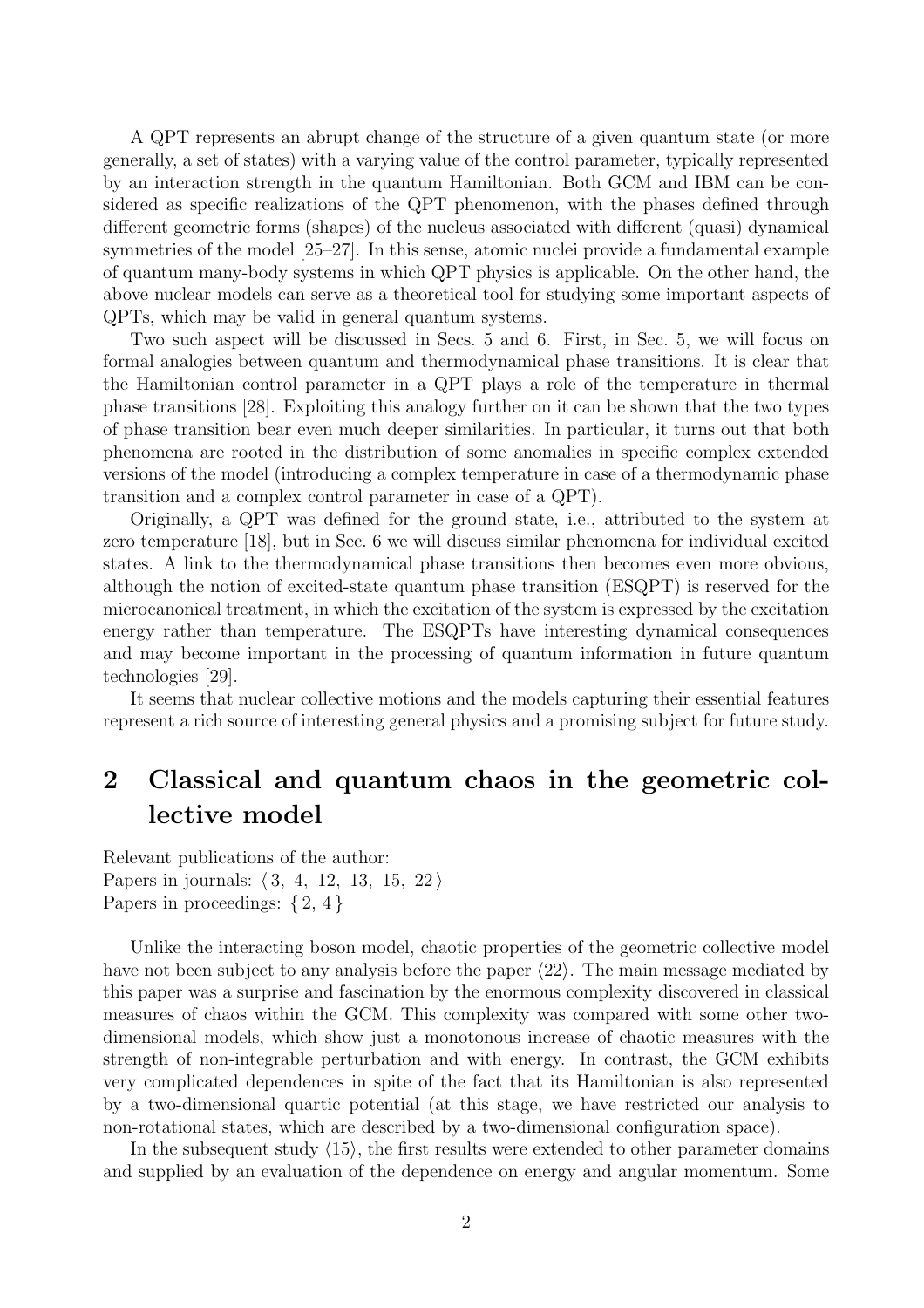exotic Poincaré sections showing coexisting regular and chaotic features were presented. The most convenient measure of the degree of chaos was found to be the relative fraction of the available phase space (for a given energy) where the trajectories are chaotic (i.e., have positive Lyapunov exponents). This fraction is practically identical with a similar fraction defined on a selected Poincaré section. It was then proved  $\langle 13 \rangle$  that the most pronounced region of regularity inside the non-integrable parameter domain of the GCM is closely connected with the so-called arc of regularity in the symmetry triangle of the IBM [30,31]. This region was shown  $\langle 12 \rangle$  to be stable against modifications of the GCM kinetic energy by adding some position-dependent terms (as it is in the IBM).

The analysis of classical measures of chaos has been subsequently extended to the quantum case  $\langle 3, 4 \rangle$ . Here, according to the so-called Bohigas conjecture [32], the degree of chaos in the classical dynamics should be reflected by some correlation properties of quantal spectra. We have returned to the effectively two-dimensional (non-rotating) regime and performed the quantization of the system in two different ways (as a truly two-dimensional system and as a projection of five-dimensional system if the rotational degrees of freedom are considered). The results described in  $\langle 4 \rangle$  demonstrate a practical equivalence of both quantization schemes from the viewpoint of chaos and a good correspondence of quantum measures of chaos (based on the nearest-neighbor spacing distribution in quantum energy spectra) with the corresponding classical counterparts (chaotic phase-space fractions calculated by an improved method of alignment indices). Such a correspondence has been already observed in many other systems, but the new quality contained in our study is that we have tested the Bohigas conjecture in the situation of a strong variability of chaotic measures with energy and for two different quantizations of the same classical system.

In the paper  $\langle 3 \rangle$  we continued this analysis using a nearly forgotten method of spectral lattices proposed by A. Peres [33]. The method represents an interesting extension of the Bohigas conjecture. In particular, it makes it possible to analyze not only the energy dependence of an averaged degree of chaos (as the method based on the level statistics does) but also enables one (in favorable situations) to attribute regular and chaotic features to individual quantum states. In addition, the Peres method has numerous applications also beyond the field of chaos, as discussed in  $\langle 2, 3, 6 \rangle$  and  $\{2\}$ .

The work on this topic continues by using the GCM as a testing ground for various methods related to classical and quantum chaos. We believe that the enormous complexity of dynamics encoded in simple dynamical equations qualifies this model for such purposes. An ultimate aim would be a deeper understanding of the underlying mechanism that makes the system oscillate between regular and chaotic types of dynamics.

### 3 Chaos and hidden symmetries in the interacting boson model

Relevant publications of the author: Papers in journals:  $\langle 2, 6, 11, 13, 21, 32, 37, 38, 39 \rangle$ Papers in proceedings:  $\{2, 5\}$ 

The analysis of chaotic properties (both quantum and classical) of a class of IBM Hamiltonians mapping the so-called Casten triangle was performed by Alhassid and Whelan [30,31]. A surprising outcome of these works was a discovery of a region with increased regularity,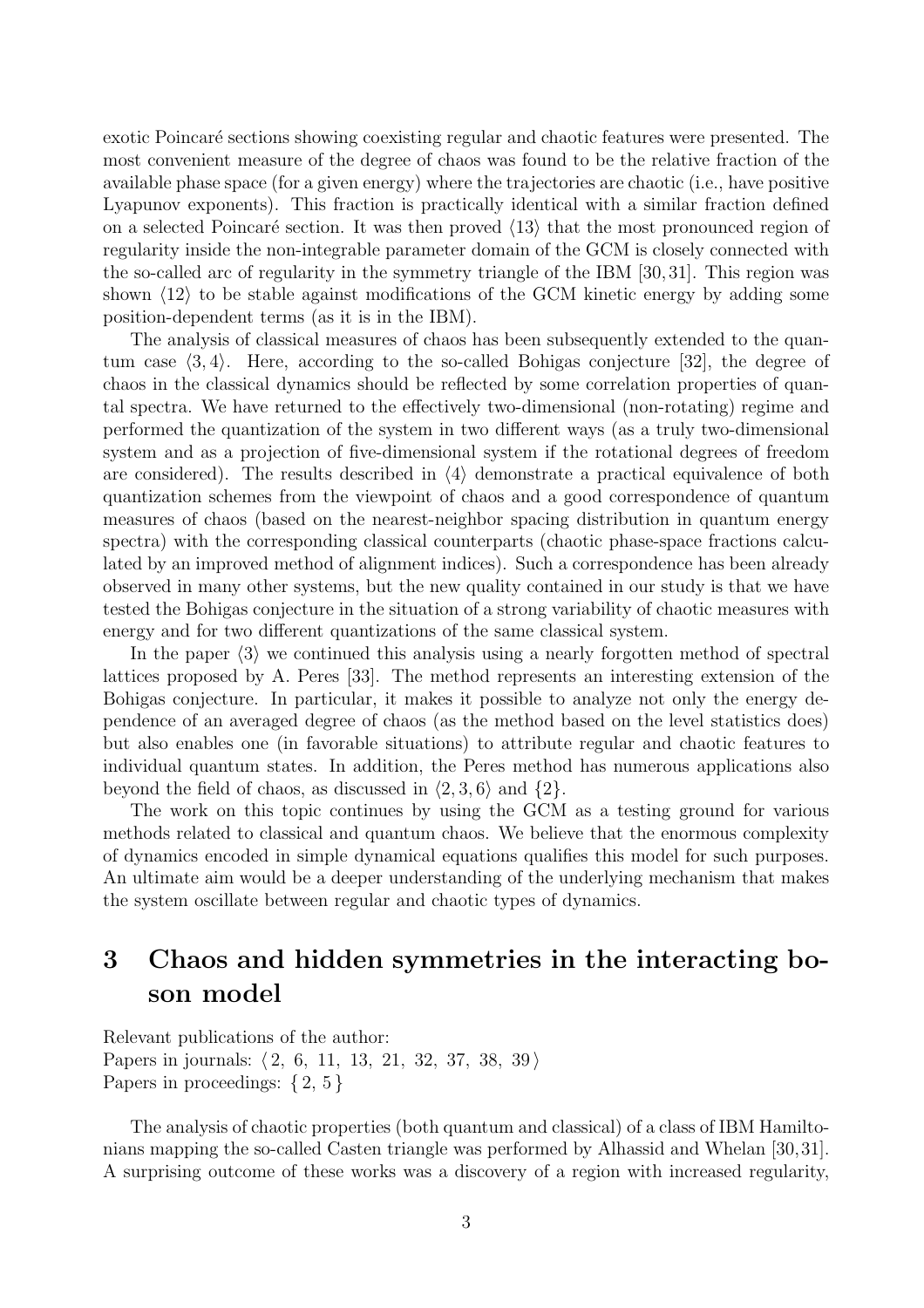located inside the triangle, along an arc connecting the  $SU(3)$  and  $U(5)$  dynamical-symmetry vertices. The increase of regularity in the arc is not uniform in energy but it affects mainly the states just above zero absolute energy (i.e., above the threshold when the deformed shape of the nucleus can change its orientation with respect to the body-fixed frame).

The search of the origin of this effect was motivated by the anticipation that the increase of regularity might be connected with an approximate (hidden) symmetry of the system in the given parameter region. It needs to be stressed that no such a symmetry has been identified yet. Nevertheless, in search of it some interesting results have been obtained.

The papers  $\langle 39 \rangle$  and  $\langle 38 \rangle$  attempt to quantify the degree of approximate symmetry of a given transitional (i.e., possessing nominally no dynamical symmetry) IBM Hamiltonian by an entropic measure expressing the overlap of a given transitional eigenbasis with the eigenbasis associated with a fixed dynamical symmetry. It turned out that in a certain region, a combined entropy corresponding to a simultaneous overlap with all dynamical symmetries is reduced. This region precisely coincides with the semiregular arc.

As a by-product of this work we have obtained some expressions  $\langle 39, 38, 37 \rangle$  for hidden dynamical symmetries  $SU(3)$  and  $O(6)$  derived from the standard IBM symmetries  $SU(3)$ and  $O(6)$  by gauge transformations of the s- and d-boson operators [34, 35]. These hidden symmetries are a consequence of a more general phenomenon, called parameter symmetry [36], which was subject to a general analysis in the paper  $\langle 32 \rangle$ . In the IBM case, the hidden symmetries turned out to have no relevance for the increase of regularity in the Alhassid-Whelan arc, but in generic many-body systems such symmetries should be taken into account.

It was found  $\langle 21, 13 \rangle$  that the region of increased regularity in the Casten triangle (on the side of the deformed phase) approximately coincides with the locus of degeneracy of the heads of β and γ vibrational bands in the quantum spectrum. Although subsequent work  $\langle 2 \rangle$ indicated that this coincidence was probably accidental, the finding led to the experimental identification of nuclei which might be situated close to the arc region and further stimulated the interest in an explanation of the arc.

The paper  $\langle 13 \rangle$  represents a detailed theoretical study focused on the features of quantum spectra and of classical trajectories in the arc region. It shows an interesting connection between the bunching pattern observed in the spectrum of  $0^+$  states along the arc and properties of classical trajectories in the corresponding energy region (just above zero absolute energy), see also  $\langle 11 \rangle$  and  $\{5\}.$ 

The low-energy part of the spectrum along a line crossing the Casten triangle in a perpendicular direction to the arc on the side of the deformed phase has been analyzed in terms of the bosonic mean field in the paper  $\langle 2 \rangle$ . This analysis clearly identified the presence of the quasi dynamical symmetry based on the SU(3) exact symmetry in a wide range of the triangle. The quasi dynamical symmetry is therefore not an explanation of the arc, through it might be relevant as far as the mixing properties of the mean field states are considered. It seems that the behavior of the low-energy part of the spectrum, where the quasi- $SU(3)$ symmetry is present, and the part above the zero absolute energy, where the origin of the increased regularity is located, must be treated separately.

The research along these lines is going on. Note that a useful tool for the quantification of order and disorder in the excited spectrum is represented by Peres lattices, see  $(6, 2)$  and  ${2}.$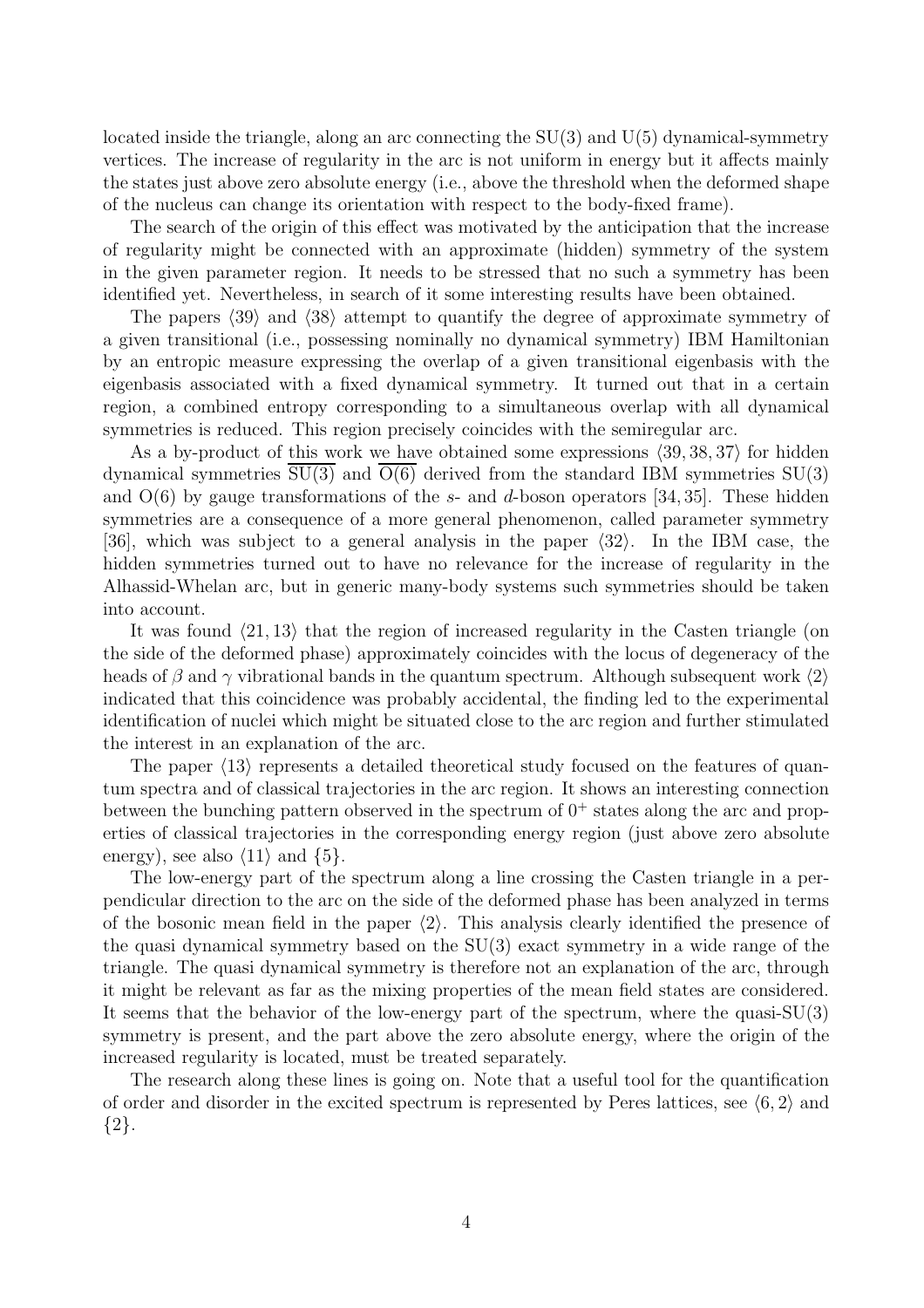# 4 Quantum shape phase transitions in the interacting boson model

Relevant publications of the author:

Papers in journals:  $\langle 1, 5, 7, 14, 19, 23, 25, 26, 27, 28, 30, 35, 36, 38 \rangle$ Papers in proceedings:  $\{7, 9, 10\}$ 

The concept of a quantum phase transition was introduced in the mid 1970's independently in the framework of solid-state physics [18] and nuclear physics [19, 20], although in nuclear physics similar ideas can be traced back to the early 1960's. In the context of solid state physics, a QPT usually connects ordered and disordered ground-state configurations and is induced by a varying interaction strength in the system's quantum Hamiltonian. Since the transition happens at zero temperature, the only fluctuations responsible for the onset of disorder are quantum fluctuations.

In nuclear physics, a QPT also affects the ground state and is also driven by the Hamiltonian parameter, but it is not necessarily a transition of the order-disorder type. More commonly it is a transition between two types of order, represented by two incompatible (quasi) dynamical symmetries. This is so, for instance, in the interacting boson model, where the QPT connects spherical and deformed shapes (prolate, oblate, or unstable against the onset of triaxiality) of the nuclear ground state [21]. These shape phases can be associated with individual dynamical symmetries of the IBM.

Whereas the QPT field in solid-state physics has been continuously growing [23, 24], in nuclear physics the discovery of the basic IBM phase structure [37, 38] was followed by a decade of saturation. The topic was reopened at the beginning of the 1990's [39, 40] and sort of exploded with the advent of the new millennium after the introduction of so-called critical-point symmetries in the framework of the geometric model [41, 42].

In spite of apparent conceptual similarities of QPTs in solid-state and nuclear physics, there are also some important differences. While the solid-state QPT affect typically systems with an infinite number of degrees of freedom, the configuration space of nuclear (and manybody) models is usually limited. This has an important consequence: In order to make the infinite-size limit of the nuclear system possible, the Hamiltonian must be subject to a convenient scaling (affecting differently interactions of various orders), which ensures that the infinite-size limit of the nuclear system coincides with the classical limit (in contrast with the solid-state systems whose infinite-size limit is represented by the quantum field theory).

This naturally implies a considerable reduction of complexity (in nuclear models, the adequate tool for studying the QPTs is the mean field), but also brings some indispensable advantages. In particular, the association of the QPT phenomena with classical dynamics leads to a deeper insight into the origins of non-analytic behavior and may help to disclose new views on the problem. Examples of such approaches will be discussed in Secs. 5 and 6. Here we focus on the works devoted to the phase structure of the IBM and its various extensions, and to some direct signatures of the QPT behavior.

The origin of our interest in the QPT problem can be seen already in papers  $\langle 38 \rangle$  and  $\langle 36 \rangle$ . In  $\langle 36 \rangle$  we argued against the statement made in the literature that the nucleus  $^{152}Sm$ exhibits coexisting vibrational and rotational structures due to the existence of two minima of the IBM potential in the first-order QPT region. As a matter of fact, the potential associated with the standard IBM Hamiltonian has only a very small barrier separating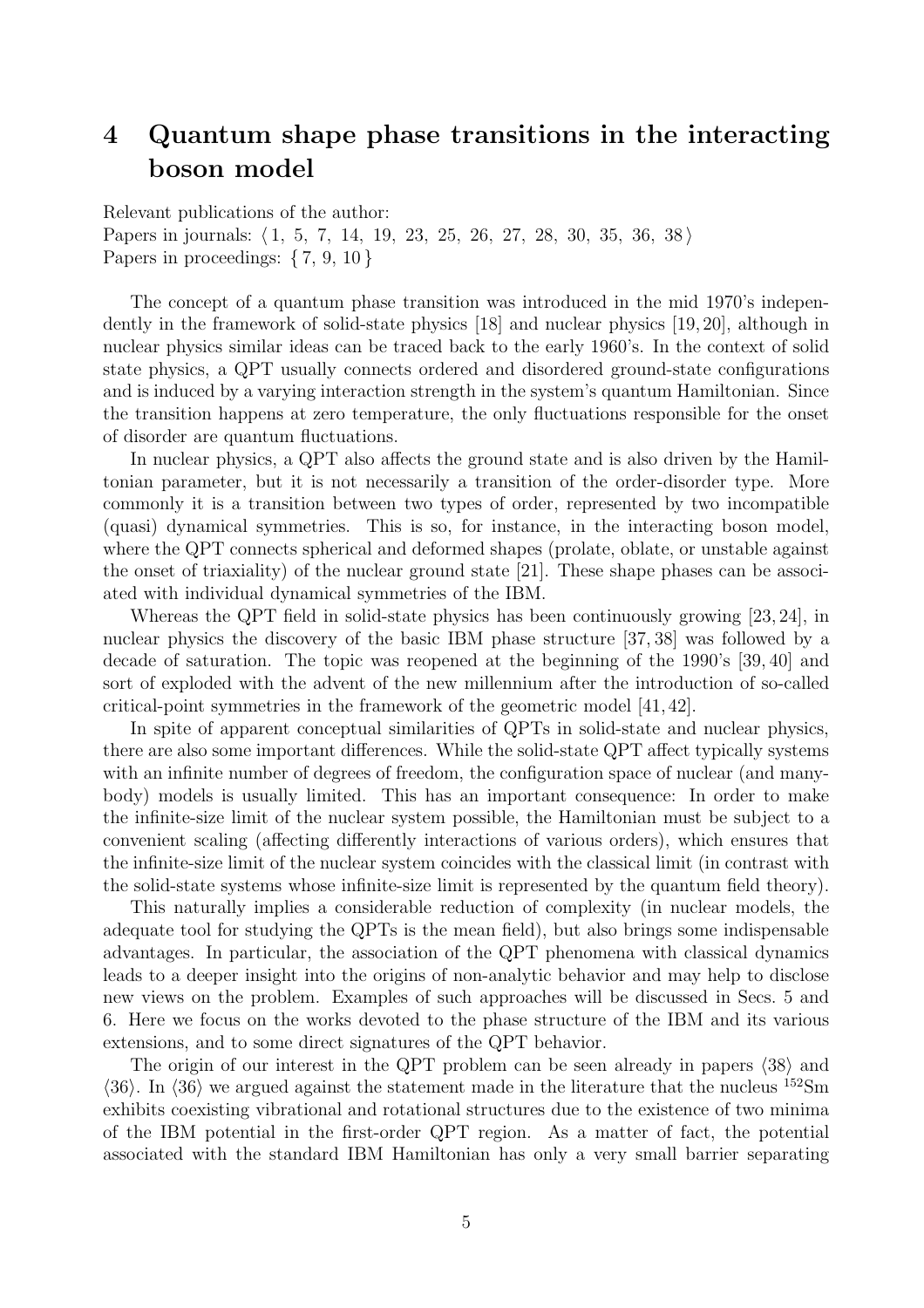both minima (in a sense, its first-order QPT is not a generic one), so the coexisting spectral structures cannot be interpreted in such a straightforward way.

A more systematic study of the first-order QPT in the IBM was presented in the paper  $\langle 35 \rangle$  (and briefly in  $\{10\}$ ). Here we studied how wave functions of the ground-state and low excited states change in the transitional region and analyzed relations of this evolution to the dynamics caused by avoided crossings of levels with the same symmetry quantum numbers. This paper introduced several problems which we have followed in the forthcoming works. For instance, we noticed an increased density of the low-energy spectrum in the QPT region and investigated its relation to the accumulation of so-called exceptional (branch) points [43–46] of the complex extended Hamiltonian (see Sec. 5). We also studied the level dynamics of the whole spectrum (in an unfolded form) and pointed out some dynamical consequences of "laminar" and "turbulent" flows of levels.

An important step in the description of shape-phase transitions in nuclei was the application of the classical Landau theory of phase transitions [47, 48]. Indeed, this can be done since, as mentioned above, the QPTs in finite many-body models are fully described by the mean-field theory. It is shown in the paper  $\langle 28 \rangle$  that the phase diagram of nuclear quadrupole deformations with spherical, deformed-prolate, and deformed-oblate equilibrium shapes is the simplest realization of the Landau-type structure, an experimental example of which was unknown at the Landau time. In  $\langle 28 \rangle$  (which is briefly reflected also in  $\langle 26 \rangle$  and {7}) a special attention is paid to the triple-point of the phase diagram in between spherical, prolate, and oblate phases. Note that another realization of the triple point in terms of an IBM Hamiltonian with three-body interactions was later presented in the paper  $\langle 19 \rangle$ . A contemporary overview of the work on the Landau theory (along with further extensions of the thermodynamic analogy, as discussed in Sec. 5) can be found in  $\langle 25 \rangle$ . An interpretation of the  $O(6)$  dynamical symmetry as a prolate-oblate transitional point is drawn in  $\{9\}$ .

Interesting results were obtained by the application of the Landau theory in the IBM with external rotation, i.e., in the so-called cranking approach. The paper  $\langle 27 \rangle$ , which is a continuation of an earlier analysis presented in  $\langle 30 \rangle$  (based on the method introduced in Refs. [49]), shows that the phase diagram of the cranked IBM is analogous to the wellknown phase diagram of a superconductor in a magnetic field. While the field intensity is equivalent to the cranking rotational frequency (its increase eventually leads to a transition from spherical to deformed shapes, in analogy with the field-induced transition from the superconducting to normal phase in a superconductor), the role of temperature is played by the Hamiltonian control parameter governing the transition between spherical and deformed shapes. It should be mentioned that an earlier application of the Landau theory in hot rotating nuclei [50] led to a different phase diagram because of more restrictive assumptions on the cranking term in the rotating-frame Hamiltonian. Possible experimental consequences of these findings for rotation-driven spherical-deformed transitions were discussed in the paper  $\langle 23 \rangle$ .

An analysis of ground-state phase transition in a family of models of the IBM type was presented in the paper  $\langle 14 \rangle$ . Here, two-level boson models with the scalar s-boson supplemented by a non-scalar b-boson with  $k$  components were considered. If the b boson has a spherical tensorial character with angular momentum  $\lambda$  (the number of components  $2\lambda + 1$  being an odd number), the lowest values of  $\lambda$  yield the Lipkin model  $(\lambda = 0)$ , threedimensional vibron model of molecular physics  $(\lambda = 1)$ , and the nuclear interacting boson model  $(\lambda = 2)$ . On the other hand, if the number of components of the b-boson is even (which can be formally expressed by a half-integer value of  $\lambda$ ), one obtains the two-dimensional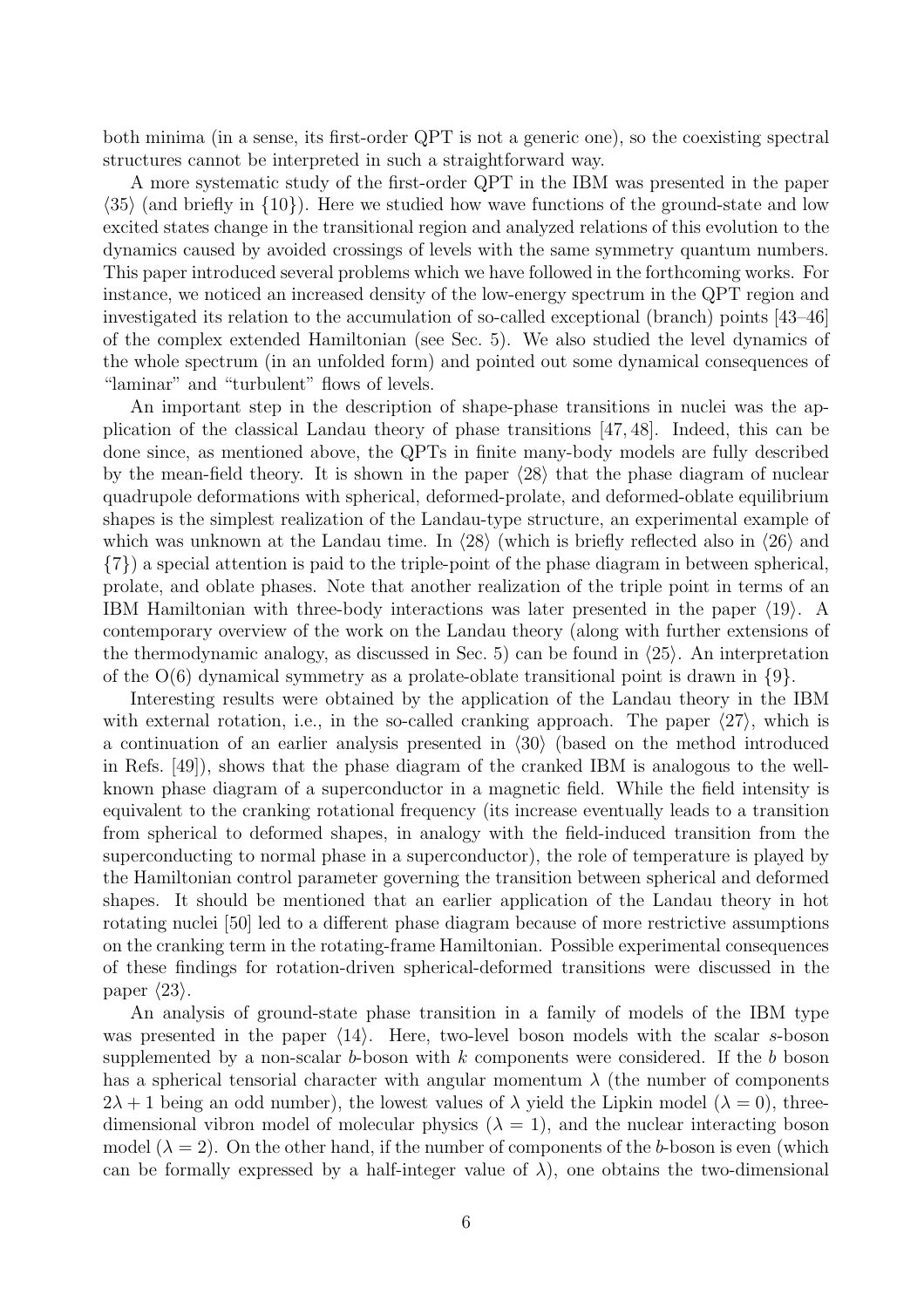molecular vibron model  $(\lambda = \frac{1}{2})$  $\frac{1}{2}$ ) and a four-dimensional bosonic model ( $\lambda = \frac{3}{2}$ )  $\frac{3}{2}$ ) with no immediate application known at the moment. As shown in  $\langle 14 \rangle$ , the phase structure of all these models can be treated on a unified ground. A simple consequence of this treatment is the finding that the first-order phase transition between "spherical" and "deformed" phases (defined through condensate ground states in pure s and mixed  $s+d$  bosonic configurations, respectively) can occur only for  $\lambda = 0, 2, 4, \ldots$ . Therefore, the Lipkin model (in its parity non-conserving form) and the nuclear IBM are the simplest models where this transition (which is important from the fundamental point of view) is present.

Finally, I would like to mention review articles  $\langle 7 \rangle$  and  $\langle 1 \rangle$  devoted to the wide topic of nuclear shape phase transitions (a brief overview also presented in  $(5)$ ).

### 5 Thermodynamical analogy for quantum phase transitions

Relevant publications of the author: Papers in journals:  $\langle 1, 7, 10, 20, 25, 34 \rangle$ Papers in proceedings: {6}

The term quantum phase transition reflects an obvious relation to classical, thermal phase transitions. Indeed, in both cases we deal with a certain kind of discontinuity, when an infinitesimal variation of a parameter (temperature or an interaction strength) causes finite changes in the system's properties. If we formally associate the thermodynamical free energy with the ground-state energy, we obtain the standard Ehrenfest classification of quantum phase transitions, or at least the distinction between first-order and continuous QPTs if the Ehrenfest classification is not applicable. However, how far can the analogy between quantum and classical phase transitions be followed?

The answer to this question is searched in the series of works discussed in this section. My interest in this topic goes back to the paper  $\langle 34 \rangle$ , in which we studied effects of random fluctuations of the IBM control parameter close to the first-order quantum critical point. The fluctuations were considered in a static way—as a certain narrow distribution of the control parameter around its mean value [51]. Instead of wave functions associated with individual eigenstates at a fixed parameter value one deals with density matrices, determined by the properties of the Hamiltonian in the selected parameter range and by the distribution of the parameter in this range. Any of these density matrices can be viewed as a canonical density matrix associated with a fictitious thermal ensemble. This association makes it possible to define an effective temperature, entropy and also the specific heat of the fictitious system. Interestingly, the behavior of these quantities turns out to be very sensitive to the presence of a QPT in the original system. In fact, this procedure can be used to identify an unknown QPT in a general system.

The method introduced in  $\langle 34 \rangle$  was extended in the paper  $\langle 25 \rangle$  to the line of a secondorder QPT in the IBM. Some alternative definitions of the QPT "specific heat" were considered as well, among them those based on an association of the thermodynamical entropy with a wave-function entropy in an convenient basis.

A more fundamental program has been initiated in the paper  $\langle 20 \rangle$  (and in the contribution {6}). It is based on a sophisticated approach to thermodynamical phase transitions formulated in a seminal work by Yang and Lee [52], in which the thermodynamical non-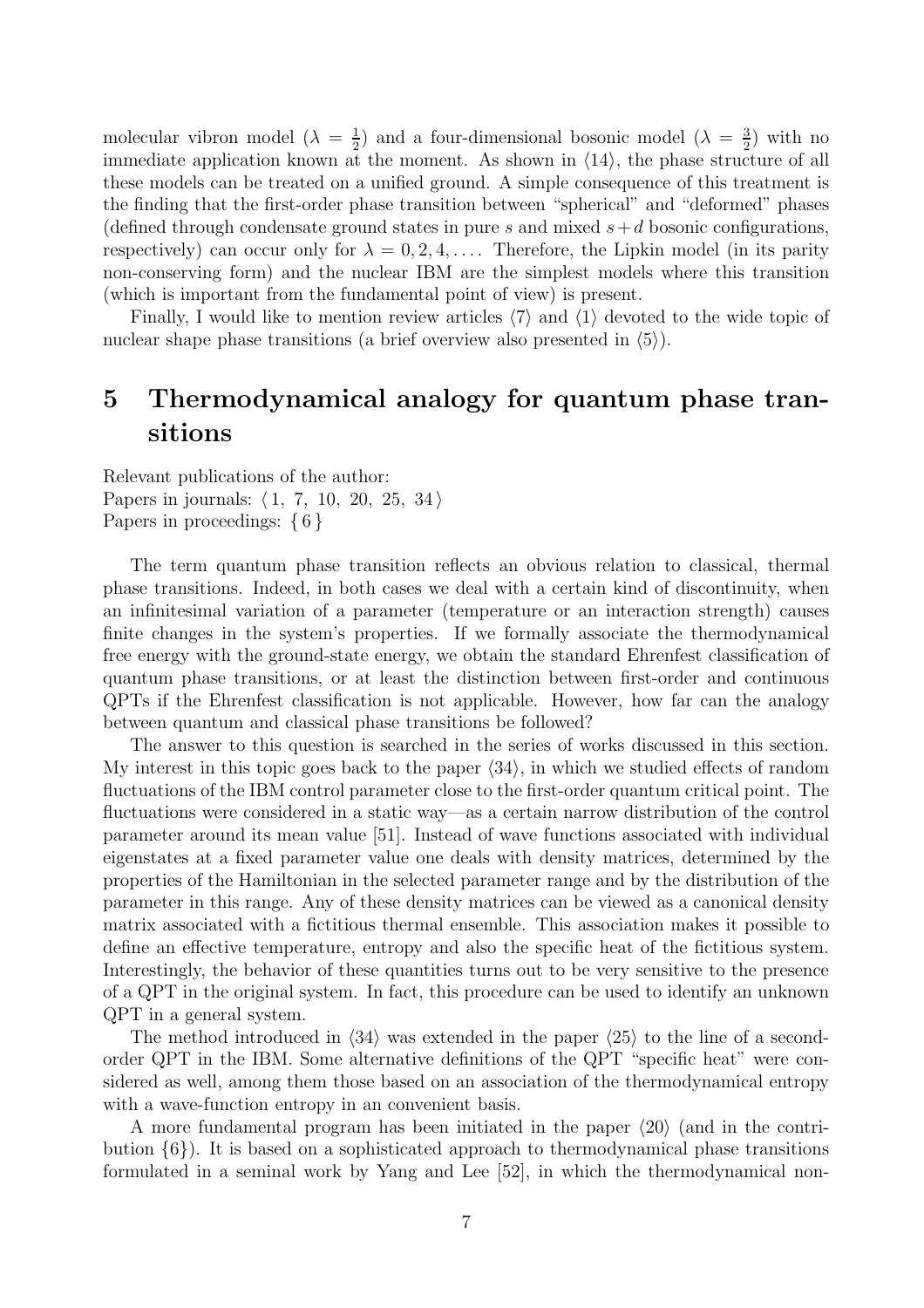analyticity is seen trough zeros of the partition function in a complex-extended variable, e.g., temperature [53]. An infinitesimal approach of these zeros to the real axis in the thermodynamical limit of the system creates a phase transition on the corresponding place, the type of this transition being dictated by the distribution of zeros in its complex vicinity.

We have anticipated that the role of complex singularities for quantum phase transitions is played by the degeneracies of Hamiltonian eigenvalues in the complex-extended parameter plane (such degeneracies are sometimes called exceptional points [43–46], in contrast to so-called diabolical points which are mostly related to real values of control parameters). Indeed, energy degeneracies of levels with the same symmetry quantum numbers do not typically occur on the real parameter axis (due to so-called no-crossing theorem), but in the complex parameter plane (where the Hamiltonian is not Hermitian) such degeneracies are present. However, there exists a serious obstacle in building a full analogy between complex energy degeneracies and complex zeros of partition function: Complex degeneracies, unlike the zeros, are sorted to individual Riemann sheets associated with the ordering of the levels on the real axis (each degeneracy represents a branch point between a pair of such Riemann sheets). While it is feasible (though difficult) to determine positions of individual complex degeneracies, it is practically impossible (for higher dimensions) to assign them to the corresponding Riemann sheets. But for a ground-state QPT only the degeneracies associated with the ground-state Riemann sheet are relevant.

The way out of this problem was found by creating a certain indirect measure reflecting the density of branch points in a vicinity of the real axis on a selected Riemann sheet. As shown in paper  $\langle 10 \rangle$ , this measure can be constructed from an electrostatic analogy, associating each complex degeneracy with a charge in a plane and evaluating a gradient of the Coulomb force on the real axis. Such a measure neatly reflects the QPT behavior and is capable to distinguish its type. This is so because the measure turns out to represent a direct analog of the specific heat from standard thermodynamics.

The method was tested in the IBM's second-order QPT  $\langle 20, 10 \rangle$ , where it gives a perfect agreement with a thermal phase transition of the second order. Note that in  $\langle 10 \rangle$  we have considered not only the ground-state Riemann sheet, but also one associated with an excited state, which exhibits an excited-state QPT, as discussed in Sec. 6. The behavior in this case is consistent with a continuous phase transition with no Ehrenfest order.

Review articles  $\langle 7 \rangle$  and  $\langle 1 \rangle$  contain brief résumé of these efforts.

There are still a lot of things to be done (and the work in this field continues), but the above-outlined approach represents a promising way of relating the physics of quantum and classical phase transitions. It may once lead to a more detailed understanding of the underlying mechanisms that drive the systems to develop quantum critical points.

#### 6 Quantum phase transitions for excited states

Relevant publications of the author: Papers in journals:  $\langle 1, 7, 8, 9, 10, 16, 17, 18 \rangle$ Papers in proceedings:  $\{1, 3, 4\}$ 

The QPT idea was always considered in connection with systems at zero temperature. Recall that the first word in the term "quantum phase transition" originally referred to quantum zero-point motions playing an important role in the QPT dynamics [18] and that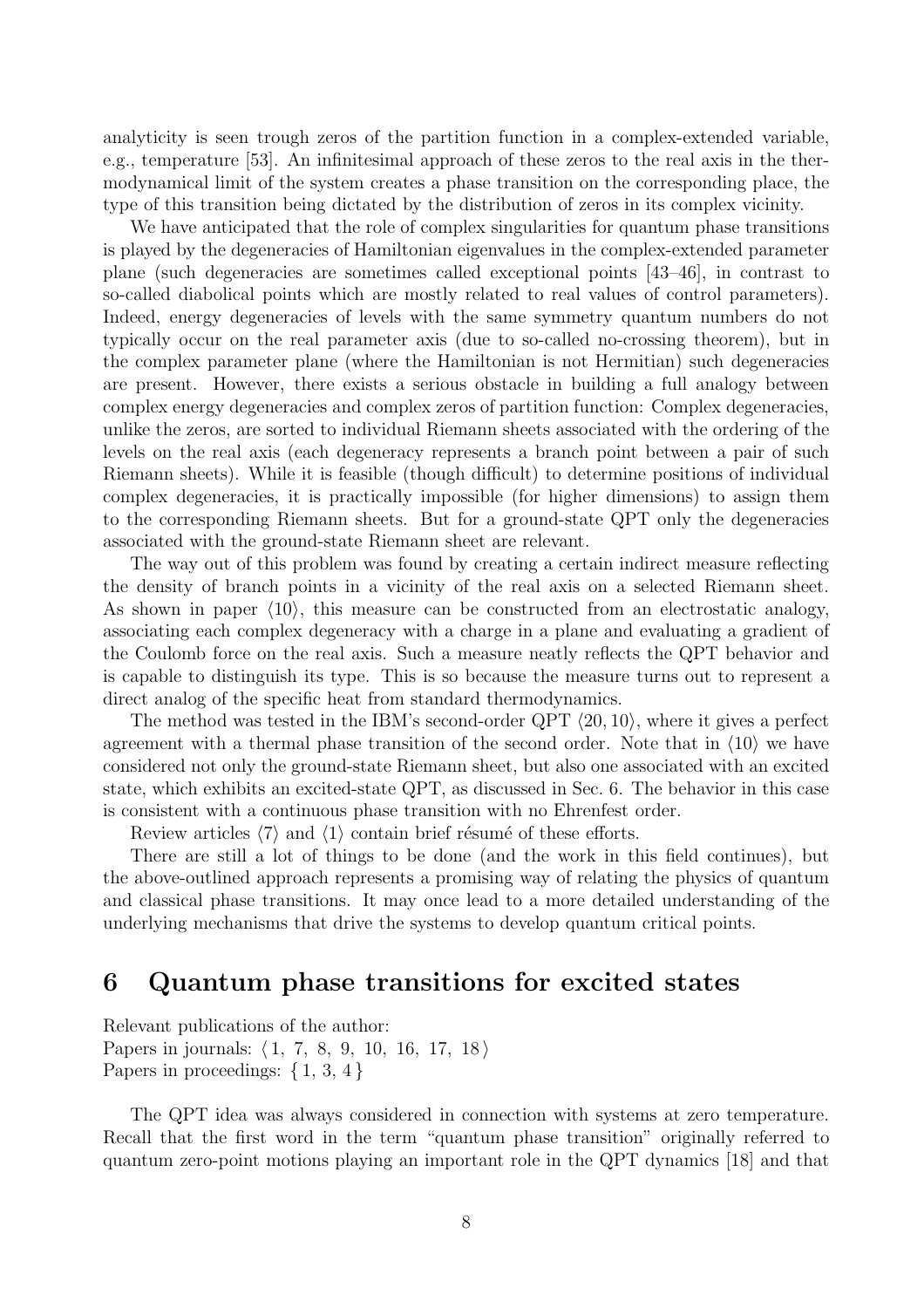a name proposed in parallel was "ground-state energy phase transitions" [22]. However, the phenomenon can be easily generalized also to excited states. Clearly, if a ground-state QPT represents a non-analyticity in the evolution of the ground-state energy, an excitedstate quantum phase transition (ESQPT) would mean a non-analyticity in the evolution of a single excited state or a certain set of excited states. It turns out that such phenomena indeed exist and play an important role in numerous many-body systems. An interesting question accompanying the above simple extension is how the ESQPT non-analyticity affects the dependence of the spectrum on energy.

ESQPTs are similar and, in fact, very closely related to thermal phase transitions. An important difference is that the former phenomenon is investigated as a function of excitation energy instead of temperature, i.e., in the microcanonical framework instead of the canonical one. In addition, in the systems with a finite number of degrees of freedom a connection with classical dynamics in a finite phase space can be established (the infinite-size limit of the system coincides with the classical limit), which offers a possibility to better understand the origin of the ESQPT behavior. While the ground-state QPT is rooted in a discontinuous change of the system's equilibrium, static properties, the excited-state QPT implies changes in dynamics—in the type of motions assigned to a given energy.

The first explicit thoughts in this direction came independently in Refs. [54–56], although many closely related ideas had been discussed long before these works (see, e.g., Ref. [57]). We opened this field when working on the papers  $\langle 18 \rangle$  and  $\langle 17 \rangle$ . It turned out that the transition between  $O(6)$  and  $U(5)$  dynamical symmetries of the IBM is characterized by a rather coherent evolution of states with zero angular momentum and seniority, a quantum number associated with the underlying  $O(5)$  dynamical symmetry. The dynamics of these levels with the control parameter showed a bunching of states resembling a shock wave propagating through a one-dimensional gas of particles  $\langle 18 \rangle$  (note that the eigenvalue dynamics of linear parameter-dependent Hamiltonians can be treated in terms of a Coulomb gas analogy  $[58,59]$ . In  $\langle 17 \rangle$  (and briefly in  $\{4\}$ ) we show that anomalous properties of the spectrum are connected with anomalous properties of classical trajectories. In attempting to explain this effect, we came to the notion of monodromy.

Monodromy is a topological effect present in the phase space of some two-dimensional integrable systems which prevents their full analytic description [60]. It is connected with the existence of a singular class of orbits and turns out to imply also some anomalous properties of the quantum spectrum. The effects of monodromy are known to be present in molecules [61], but in paper  $\langle 17 \rangle$  we have realized that they are also relevant in the IBM within its integrable regime along the  $O(6)-U(5)$  transition. In particular, monodromy in this regime is linked to the bunching pattern observed in the spectrum. The subsequent paper  $(16)$  (and the contribution  $\{3\}$ ) show that the non-analyticity associated with monodromy is connected with a non-analytic evolution of individual quantum states across the  $O(6)$ -U(5) transition and introduce the term excited-state QPT.

The paper  $\langle 9 \rangle$  contains a detailed analysis of a wider class of models showing the same ESQPT effect. Among these models, there are vibron models of molecular physics as well as the Lipkin model and a simple nuclear pairing model. A common factor of all these models is the presence of a second-order critical point at the ground-state level, which extends in excitation energy as a bunching of states propagating through the spectrum. The passage through the bunching implies a singular growth of the level density and, at the same time, a singular evolution of the curvature of each individual level as a function of the control parameter.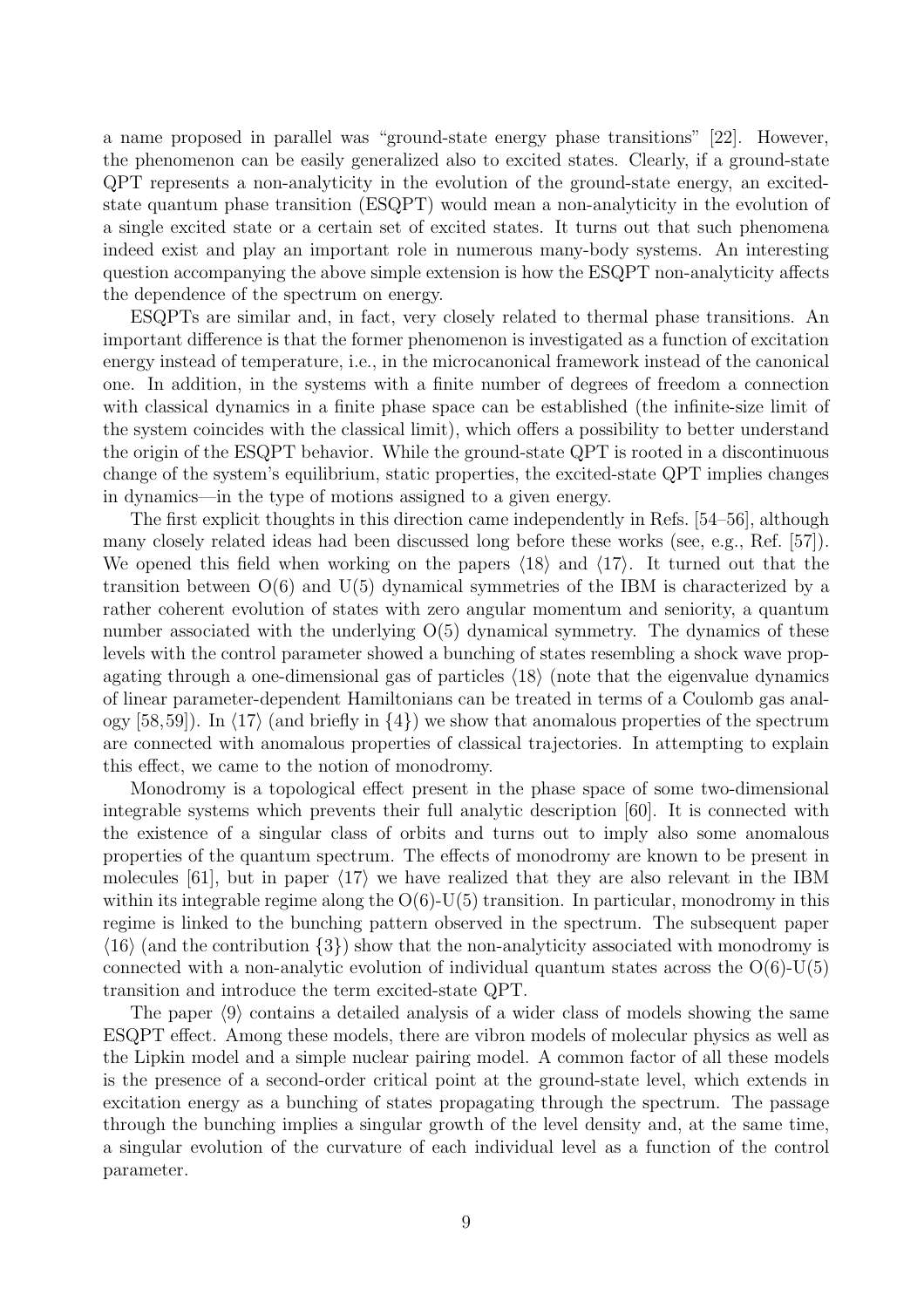In the paper  $\langle 10 \rangle$  we have shown that the ESQPT mechanism on the level of complex energy degeneracies is the same as for the ground-state QPT (see Sec. 5).

It turns out that the above-described singularity in the excited spectrum represents just one type of the ESQPT, probably the most spectacular one. Other types show up in a less radical way, as discontinuous or singular derivatives of the level density (rather than its infinite growth) accompanied by an anomalous flow within a bunch of levels (rather than non-analytic trajectories of individual levels). Examples of such evolutions have been given in the paper  $\langle 8 \rangle$  and in the contribution  $\{1\}$ . Of a particular interest was the ESQPT pattern accompanying the first-order ground-state QPT. Indeed, it turned out that close to the first-order critical point very distinctive structures appear in the excited spectrum. These structures are most pronounced in one-dimensional cases (tested by a model based on a quartic, so-called cusp potential) and become less dramatic as the dimension increases (as demonstrated by a two-dimensional collective model).

Apart from presenting specific examples, the paper  $\langle 8 \rangle$  introduces some general equations which can be used to classify the ESQPT phenomena in other situations. The topic is also put into a broader perspective in the review  $\langle 7 \rangle$  (and briefly in  $\langle 1 \rangle$ ). To identify similar effects in other systems (e.g., in the field of quantum optics) is now of crucial importance since there exist dynamical consequences of the ESQPT behavior which may become relevant in the context of quantum information technologies.

#### 7 Résumé

The topics discussed in this dissertation can be compressed into a more economic form under the following two titles: (A) Chaos and the search of approximate symmetries in quantum systems, and (B) Quantum phase transitions in many-body systems. The title (A) covers the topics elaborated in Secs. 2 (classical and quantum chaos in the geometric collective model) and 3 (chaos and hidden symmetries in the interacting boson model), while title (B) includes the topics in Secs. 4 (quantum shape phase transitions in the interacting boson model), 5 (thermodynamical analogy for quantum phase transitions), and 6 (quantum phase transitions for excited states). There is a conceptual link between (A) and (B) since in many-body models ordered dynamics as well as quantum phases of the system are believed to follow from some internal symmetries. The work is in progress to yield a more general theory of these issues. Here is a short summary of our results:

(A) We have studied classical and quantum chaos in the geometric collective model (GCM) and in the interacting boson model (IBM), showing that these models hide enormous complexity of competing regular and chaotic properties. We have used the standard measures of chaos as well as some non-standard ones (Peres lattices) and argued that both models can serve as testing grounds for general studies devoted to chaotic features. We have confirmed the validity of the Bohigas conjecture in these systems, emphasizing a strong dependence of the degree of chaos on energy and control parameters and using different quantization schemes within the GCM. We have probed several types of approximate or exact symmetries associated with the IBM and tested their relation to regular and chaotic features. An ultimate task of these efforts is to establish an unambiguous relation between order (absence of chaos) and symmetry (in any of its incarnations discussed in recent literature, such as hidden dynamical symmetry, partial dynamical symmetry, quasi dynamical symmetry etc.).

(B) We have studied quantum phase transitions (QPTs) in several many-body models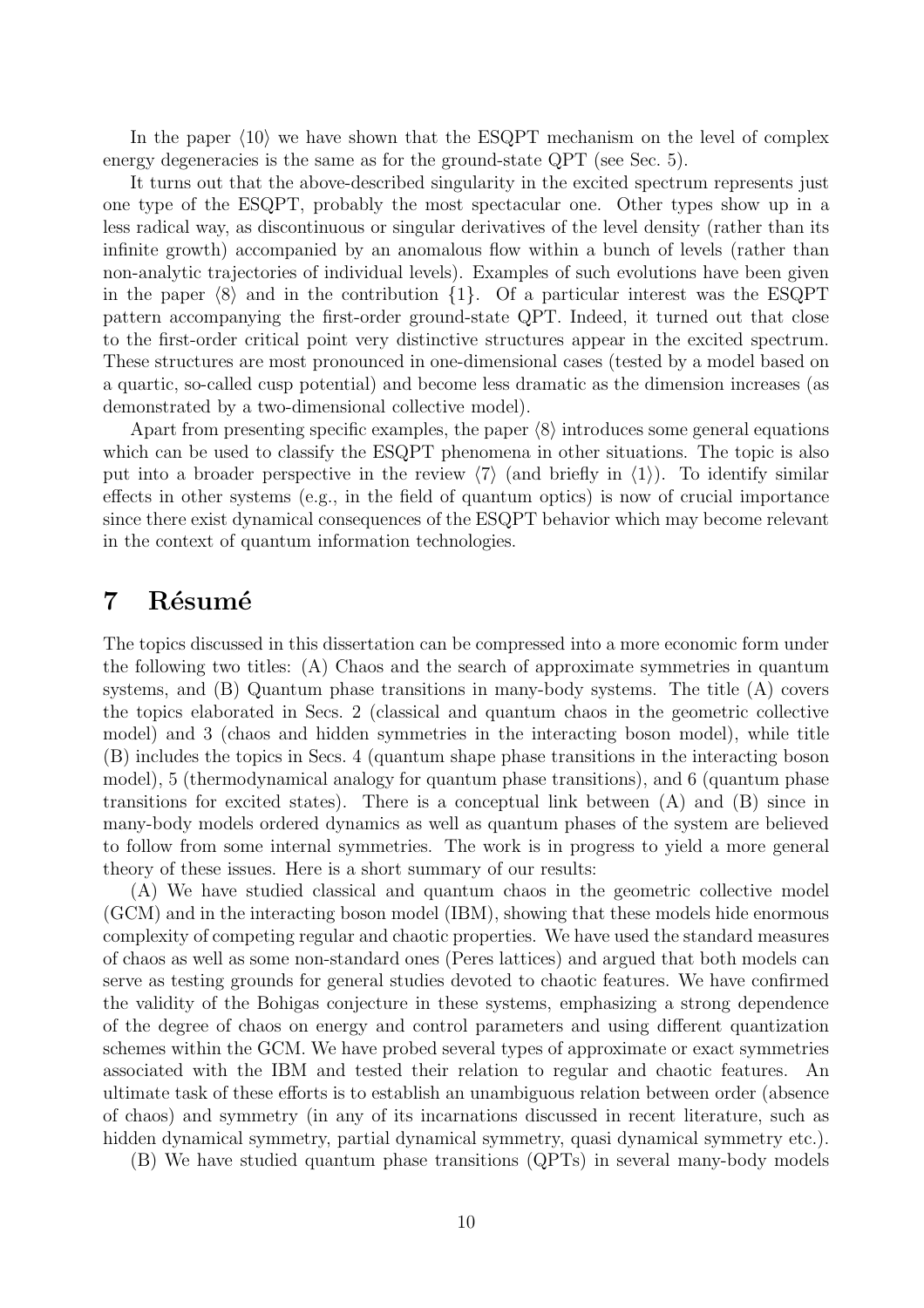with a finite number of degrees of freedom, in particular in algebraic bosonic models and in some generalized geometric models, which exhibit both first-order and second-order QPTs for the ground state. We have described several types of phase diagrams, satisfying the classical Landau theory of phase transitions, and focused on the search of dynamical effects accompanying the QPT behavior of both types and on their underlying quantum mechanisms. A particularly promising perspective on the QPT problem is associated with the distribution of the Hamiltonian branch points in the complex-extended plane of the control parameter, which is related to the distribution of complex zeros of the partition function in thermal phase transitions. We have identified and described excited-state quantum phase transitions of several types that form an analog of thermal phase transitions translated into the microcanonical language. In finite many-body models, the ESQPTs are linked to anomalies in classical dynamics (like monodromy or a phase-space separatrix) and, in contrast to the ground-state case, require a dynamical definition of phases.

This dissertation is based on 25 of my journal publications (out of the total number 49 journal papers and 20 conference proceeding contributions). In a wider context, 35 of my journal papers and 9 of my proceeding contributions are cited as giving a relevant entry to the topics discussed here.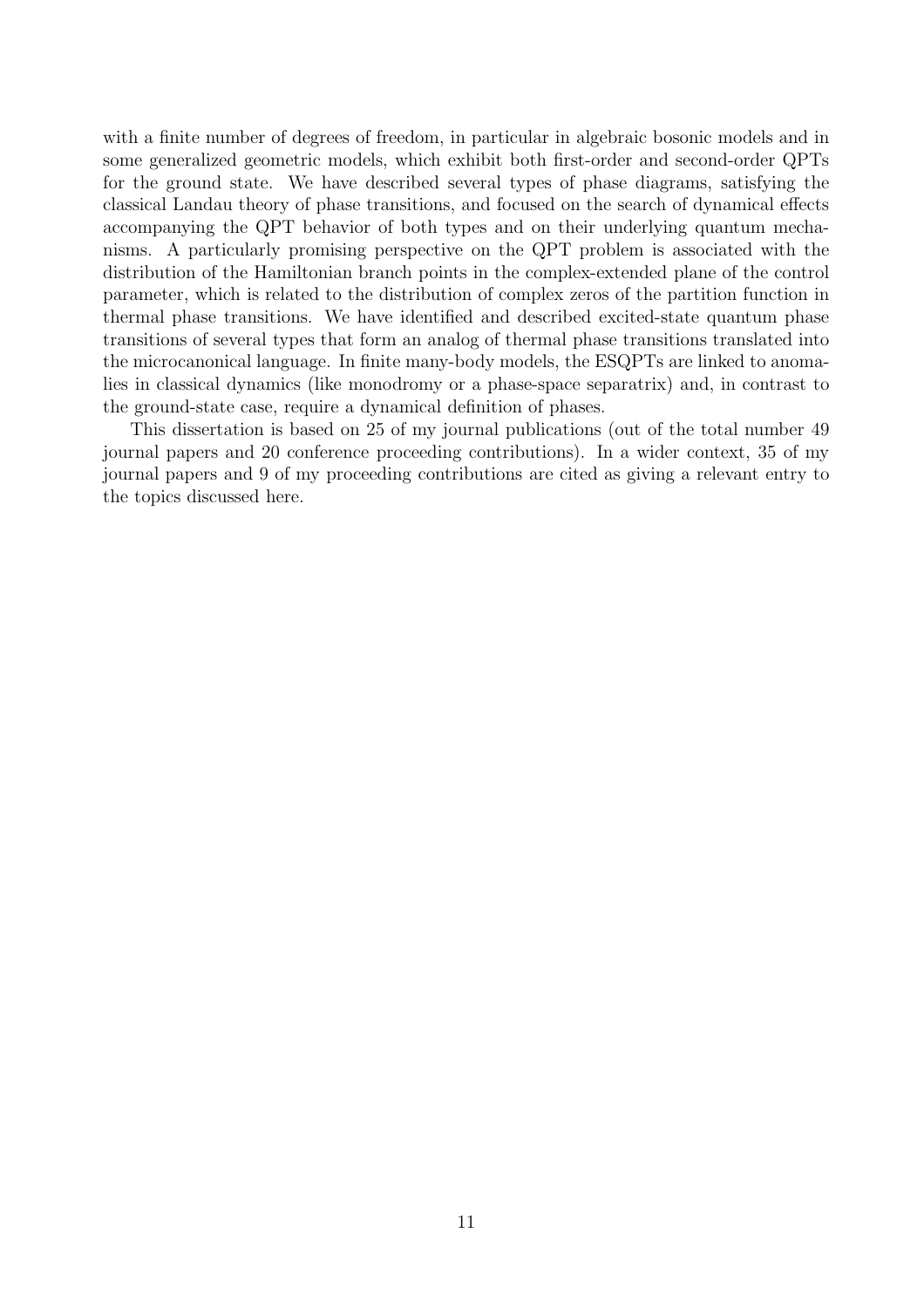### 8 General bibliography

- [1] A. Bohr, Dan. Mat. Fys. Medd. 26 (1952) 14.
- [2] G. Gneuss, U. Mosel, W. Greiner, Phys. Lett. B 30 (1969) 397.
- [3] A. Bohr, B. Mottelson, Nuclear Structure II (Benjamin, Reading, MA, 1975).
- [4] L. Fortunato, Eur. Phys. J. A 26, s01 (2005) 1.
- [5] A. Arima, F. Iachello, Ann. Phys. (N.Y.) 99 (1976) 253; ibid. 111 (1978) 201; ibid. 123 (1979) 468.
- [6] F. Iachello, A. Arima, The Interacting Boson Model (Cambridge University Press, Cambridge, 1987).
- [7] D. Bonatsos, Interacting Boson Models of Nuclear Structure (Oxford University Press, Oxford, 1988).
- [8] A. Frank, P. Van Isacker, Algebraic Methods in Molecular & Nuclear Structure Physics (Wiley, New York, 1994).
- [9] F. Iachello, R.D. Levine, Algebraic Theory of Molecules (Oxford University Press, Oxford, 1995).
- [10] Chaos and Quantum Physics, Les Houches, Session LII (1989), ed. M.-J. Giannoni et al. (Elsevier, Amsterdam, 1991).
- [11] M.C. Gutzwiller, Chaos in Classical and Quantum Mechanics (Springer-Verlag, New York, 1990).
- [12] L.E. Reichl, *The Transition to Chaos* (Springer, New York, 1992).
- [13] F. Haake, Quantum Signatures of Chaos (Springer, Berlin, 1992).
- [14] H.-J. Stöckmann, *Quantum Chaos. An Introduction* (Cambridge University Press, Cambridge, UK, 1999).
- [15] Y. Alhassid, A. Leviatan, J. Phys. A: Math. Gen. 25 (1992) L1265.
- [16] N. Whelan, Y. Alhassid, A. Leviatan, Phys. Rev. Lett. 71 (1993) 2208.
- [17] D.J. Rowe, P. Rochford, J. Repka, J. Math. Phys. 29 (1988) 572.
- [18] J. Hertz, Phys. Rev. B 14 (1976) 1165.
- [19] R. Gilmore, D.H. Feng, Nucl. Phys. A 301 (1978) 189.
- [20] R. Gilmore, J. Math. Phys. 20 (1979) 891.
- [21] A.E.L. Dieperink, O. Scholten, F. Iachello, Phys. Rev. Lett. 44 (1980) 1747.
- [22] R. Gilmore, Catastrophe Theory for Scientists and Engineers (Wiley, New York, 1981).
- [23] S. Sachdev, Quantum Phase Transitions (Cambridge University Press, Cambridge, 1999).
- [24] M. Vojta, Rep. Prog. Phys. 66 (2003) 2069.
- [25] D.J. Rowe, Nucl. Phys. A 745 (2004) 47.
- [26] P.S. Turner, D.J. Rowe, Nucl. Phys. A 756 (2005) 333.
- [27] G. Rosensteel, D.J. Rowe, Nucl. Phys. A 759 (2005) 92.
- [28] L.E. Reichl, A Modern Course in Statistical Physics (Wiley, New York, 1998).
- [29] M.A. Nielsen, I.L. Chuang, Quantum Computation and Quantum Information (Cambridge University Press, Cambridge, 2000).
- [30] Y. Alhassid, N. Whelan, Phys. Rev. Lett. 67 (1991) 816.
- [31] N. Whelan, Y. Alhassid, Nucl. Phys. A 556 (1993) 42.
- [32] O. Bohigas, M.J. Giannoni, C. Schmit, Phys. Rev. Lett. 52 (1984) 1.
- [33] A. Peres, *Phys. Rev. Lett.* 53 (1984) 1711.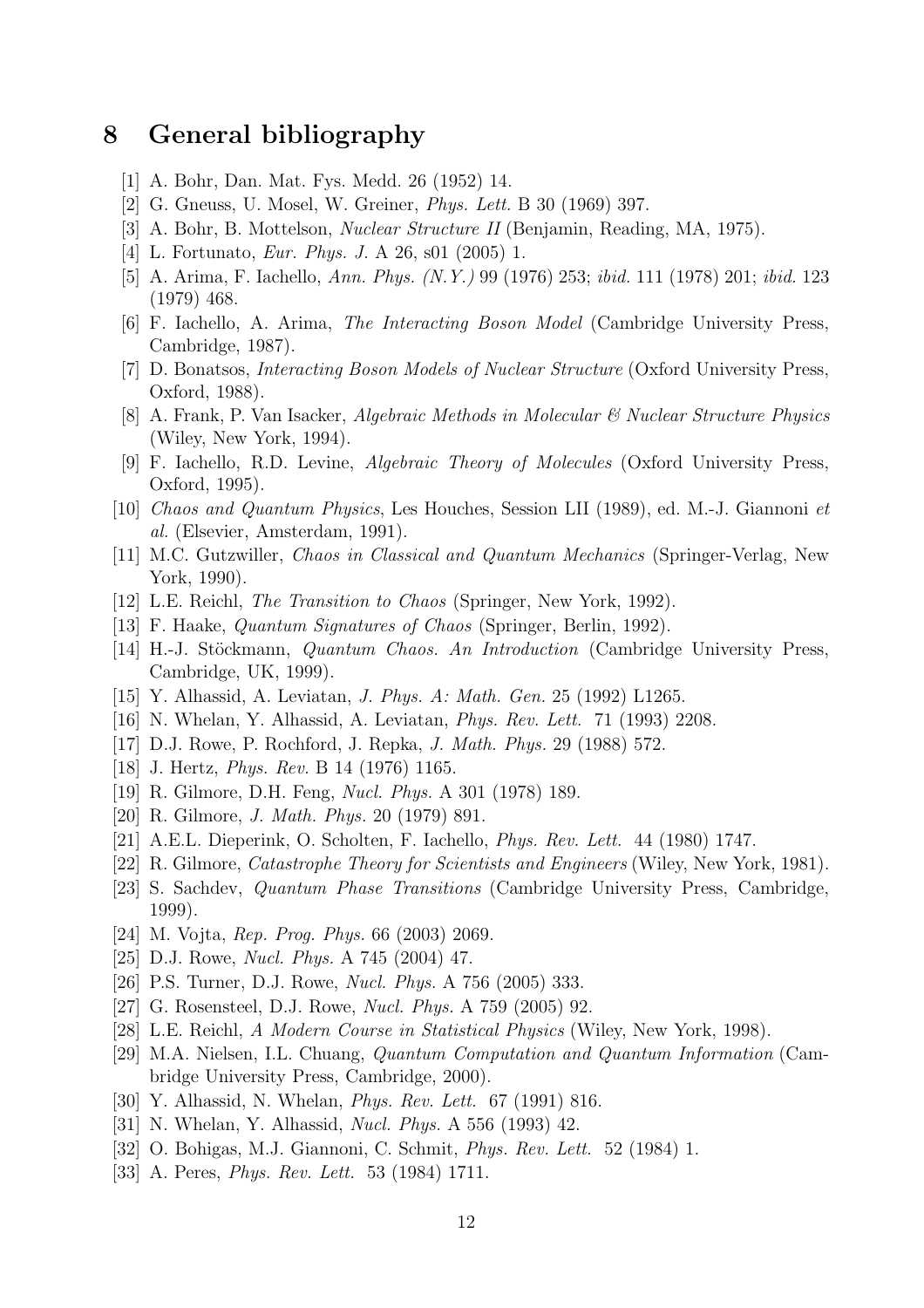- [34] P. Van Isacker, A. Frank, J. Dukelsky, Phys. Rev. C 31 (1985) 671.
- [35] D. Kusnezov, *Phys. Rev. Lett.* 79 (1997) 537.
- [36] A.M. Shirokov, N.A. Smirnova, Yu.F. Smirnov, Phys. Lett. B 434 (1998) 237.
- [37] A.E.L. Dieperink, O. Scholten, Nucl. Phys. A 346 (1980) 125.
- [38] D.H. Feng, R. Gilmore, S.R. Deans, Phys. Rev. C 23 (1981) 1254.
- [39] R.F. Casten, N.V. Zamfir, D.S. Brenner, Phys. Rev. Lett. 71 (1993) 227.
- [40] E. López-Moreno, O. Castaños, *Phys. Rev.* C 54 (1996) 2374.
- [41] F. Iachello, *Phys. Rev. Lett.* 85 (2000) 3580.
- [42] F. Iachello, *Phys. Rev. Lett.* 87 (2001) 052502.
- [43] T. Kato, *Perturbation Theory of Linear Operators* (Springer, New York, 1966).
- [44] M.R. Zirnbauer, J.J.M. Verbaarschot, H.A. Weidenmüller, *Nucl. Phys.* A 411 (1983) 161.
- [45] W.D. Heiss, Z. Phys. A 329 (1988) 133.
- [46] W.D. Heiss, A.L. Sannino, Phys. Rev. A 43 (1991) 4159.
- [47] L. Landau, Phys. Z. Sowjet. 11 (1937) 26, 545; reprinted in Collected Papers of L.D. Landau (Pergamon, Oxford, 1965), p.193.
- [48] L.D. Landau, E.M. Lifshitz, Statistical Physics, Course of Theoretical Physics (Butterworth-Heinemann, Oxford, 2001), Part 1, Vol. V.
- [49] H. Schaaser, D.M. Brink, Nucl. Phys. A 452 (1986) 1.
- [50] Y. Alhassid, J. Zingmann, S. Levit, Nucl. Phys. A 469 (1987) 205.
- [51] V.V. Sokolov, B.A. Brown, V. Zelevinsky, Phys. Rev. E 58 (1998) 56.
- [52] C.N. Yang, T.D. Lee, Phys. Rev. 87 (1952) 404, 410.
- [53] P. Borrmann, O. Mülken, J. Harting, *Phys. Rev. Lett.* 84 (2000) 3511.
- [54] W.D. Heiss, M. Müller, *Phys. Rev.* E 66 (2002) 016217.
- [55] F. Leyvraz, W.D. Heiss, *Phys. Rev. Lett.* 95 (2005) 050402.
- [56] M. Reis, M.O.T. Cunha, A.C. Oliviera, M.C. Nemes, Phys. Lett. A 344 (2005) 164.
- [57] J.L. Tennyson, J.R. Cary, D.F. Escande, Phys. Rev. Lett. 56 (1986) 2117.
- [58] P. Pechukas, Phys. Rev. Lett. 51 (1983) 943.
- [59] T. Yukawa, Phys. Rev. Lett. 54 (1985) 1883.
- [60] R.H. Cushman, L. Bates, *Global Aspects of Classical Integrable Systems* (Birkhäuser, Basel, 1997).
- [61] K. Efstathiou, M. Joyeux, D.A. Sadowskií, *Phys. Rev.* A 69 (2004) 032504.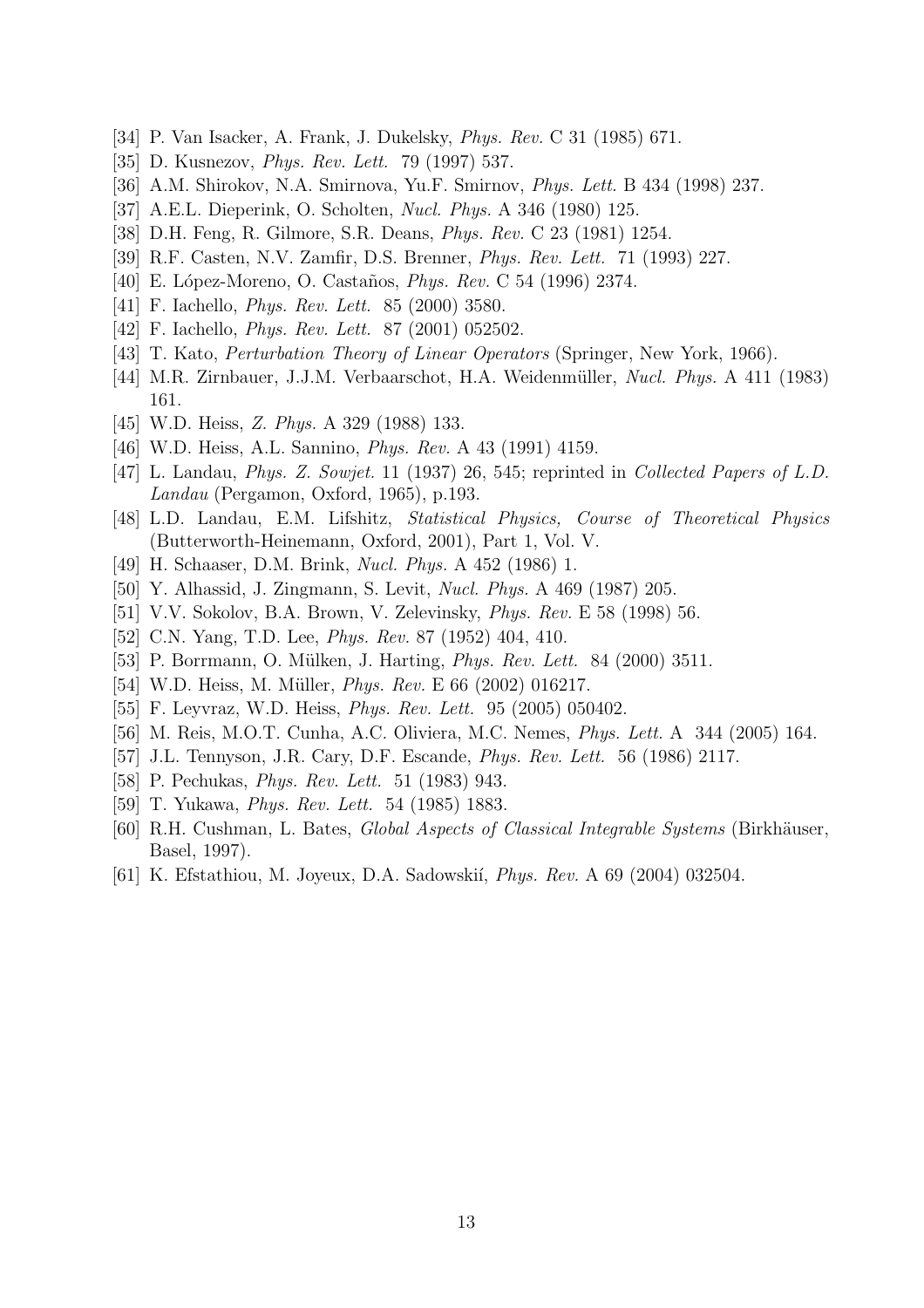### 9 List of the author's publications

#### Papers in journals:

The references printed in bold face are reprinted in the dissertation.

- $\langle 1 \rangle$  Quantum phase transitions in the shapes of atomic nuclei P. Cejnar, J. Jolie, R.F. Casten Reviews of Modern Physics (submitted)
- $\langle 2 \rangle$  Transition from  $\gamma$ -rigid to  $\gamma$ -soft dynamics in the interacting boson model: Quasicriticality and quasidynamical symmetry M. Macek, J. Dobeš, P. Ceinar Physical Review C 80 (2009) 014319
- $\langle 3 \rangle$  Quantum chaos in the nuclear collective model: II. Peres lattices P. Stránský, P. Hruška, P. Cejnar Physical Review E 79 (2009) 066201
- $\langle 4 \rangle$  Quantum chaos in the nuclear collective model: Classical-quantum correspondence P. Stránský, P. Hruška, P. Cejnar Physical Review E 79 (2009) 046202
- $\langle 5 \rangle$  Quantum phase transitions and nuclear structure P. Cejnar, P. Stránský, M. Macek International Journal of Modern Physics E (2009) 965
- $\langle 6 \rangle$  Peres lattices in nuclear structure M. Macek, P. Stránský, P. Cejnar International Journal of Modern Physics E (2009) 1058
- $\langle 7 \rangle$  Quantum phase transitions in the interacting boson model P. Cejnar, J. Jolie Progress in Particle and Nuclear Physics 62 (2009) 210
- $\langle 8 \rangle$  Impact of quantum phase transitions on excited-level dynamics P. Cejnar, P. Stránský Physical Review E 78 (2008) 031130
- $\langle 9 \rangle$  Excited state quantum phase transitions in many-body systems M.A. Caprio, P. Cejnar, F. Iachello Annals of Physics (N.Y.) 323 (2008) 1106
- $\langle 10 \rangle$  Coulomb analogy for non-hermitian degeneracies near quantum phase transitions P. Cejnar, S. Heinze, M. Macek
	- Physical Review Letters 99 (2007) 100601
- $\langle 11 \rangle$  Order and chaos in the interacting boson model M. Macek, P. Stránský, P. Cejnar Physics of Atomic Nuclei 70 (2007) 1592
- $\langle 12 \rangle$  Order and chaos in the geometric collective model P. Stránský, P. Cejnar, M. Macek Physics of Atomic Nuclei 70 (2007) 1572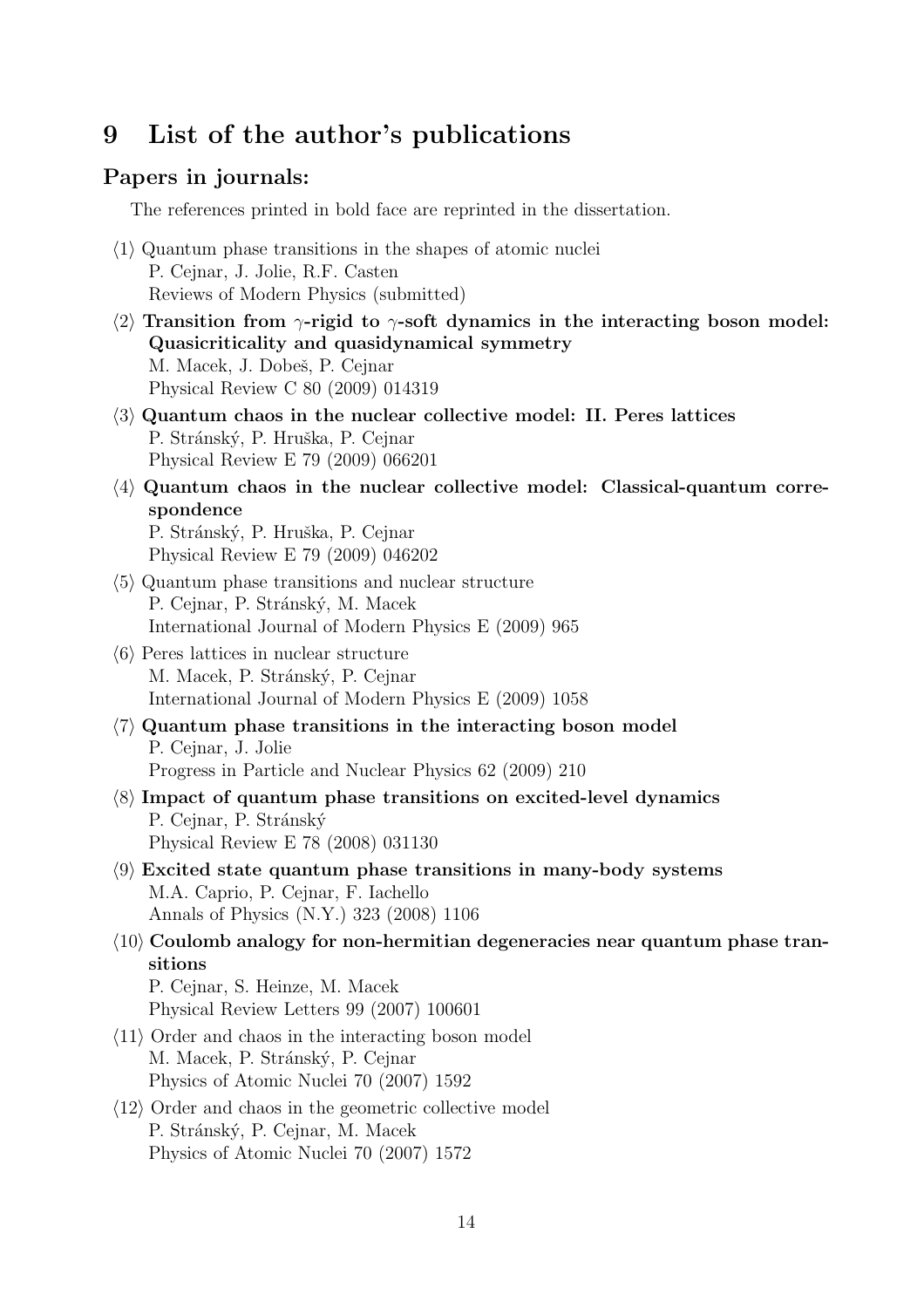$\langle 13 \rangle$  Classical and quantum properties of the semiregular arc inside the Casten triangle

M. Macek, P. Stránský, P. Cejnar, S. Heinze, J. Jolie, J. Dobeš Physical Review C 75 (2007) 064318

- $\langle 14 \rangle$  Phase structure of interacting boson models in arbitrary dimension P. Cejnar, F. Iachello Journal of Physics A: Mathematical and Theoretical 40 (2007) 581
- $\langle 15 \rangle$  Classical chaos in the geometric collective model P. Stránský, M. Kurian, P. Cejnar Physical Review C 74 (2006) 014306
- $\langle 16 \rangle$  Monodromy and excited-state quantum phase transitions in integrable systems: Collective vibrations of nuclei P. Cejnar, M. Macek, S. Heinze, J. Jolie, J. Dobeš Journal of Physics A: Mathematical and General 39 (2006) L515
- $\langle 17 \rangle$  Evolution of spectral properties along the O(6)-U(5) transition in the interacting boson model. II. Classical trajectories M. Macek, P. Cejnar, J. Jolie, S. Heinze Physical Review C 73 (2006) 014307
- $\langle 18 \rangle$  Evolution of spectral properties along the O(6)-U(5) transition in the interacting boson model. I. Level dynamics S. Heinze, P. Cejnar, J. Jolie, M. Macek Physical Review C 73 (2006) 014306
- $\langle 19 \rangle$  Prolate-oblate shape-phase transition in the O(6) description of nuclear rotation G. Thiamova, P. Cejnar Nuclear Physics A 765 (2006) 97
- $\langle 20 \rangle$  Thermodynamic analogy for quantum phase transitions at zero temperature P. Cejnar, S. Heinze, J. Dobeš Physical Review C 71 (2005) 011304(R)
- $\langle 21 \rangle$  Experimental confirmation of Alhassid-Whelan arc of regularity J. Jolie, R.F. Casten, P. Cejnar, S. Heinze, E.A. McCutchan, N.V. Zamfir Physical Review Letters 93 (2004) 132501
- $\langle 22 \rangle$  Regular and chaotic vibrations of deformed nuclei with increasing  $\gamma$  rigidity P. Cejnar, P. Stránský Physical Review Letters 93 (2004) 102502
- $\langle 23 \rangle$  Rotation-driven spherical-to-deformed transition in A≈100 nuclei and the cranked interacting boson model P. Cejnar, J. Jolie Physical Review C 69 (2004) 011301(R)
- $\langle 24 \rangle$  Dynamical and invariant supersymmetry in the fermion pairing problem P. Cejnar, H.B. Geyer Physical Review C 68 (2003) 054324
- $\langle 25 \rangle$  Ground-state shape phase transitions in nuclei: Thermodynamic analogy and finite-N effects P. Cejnar, S. Heinze, J. Jolie Physical Review C 68 (2003) 034326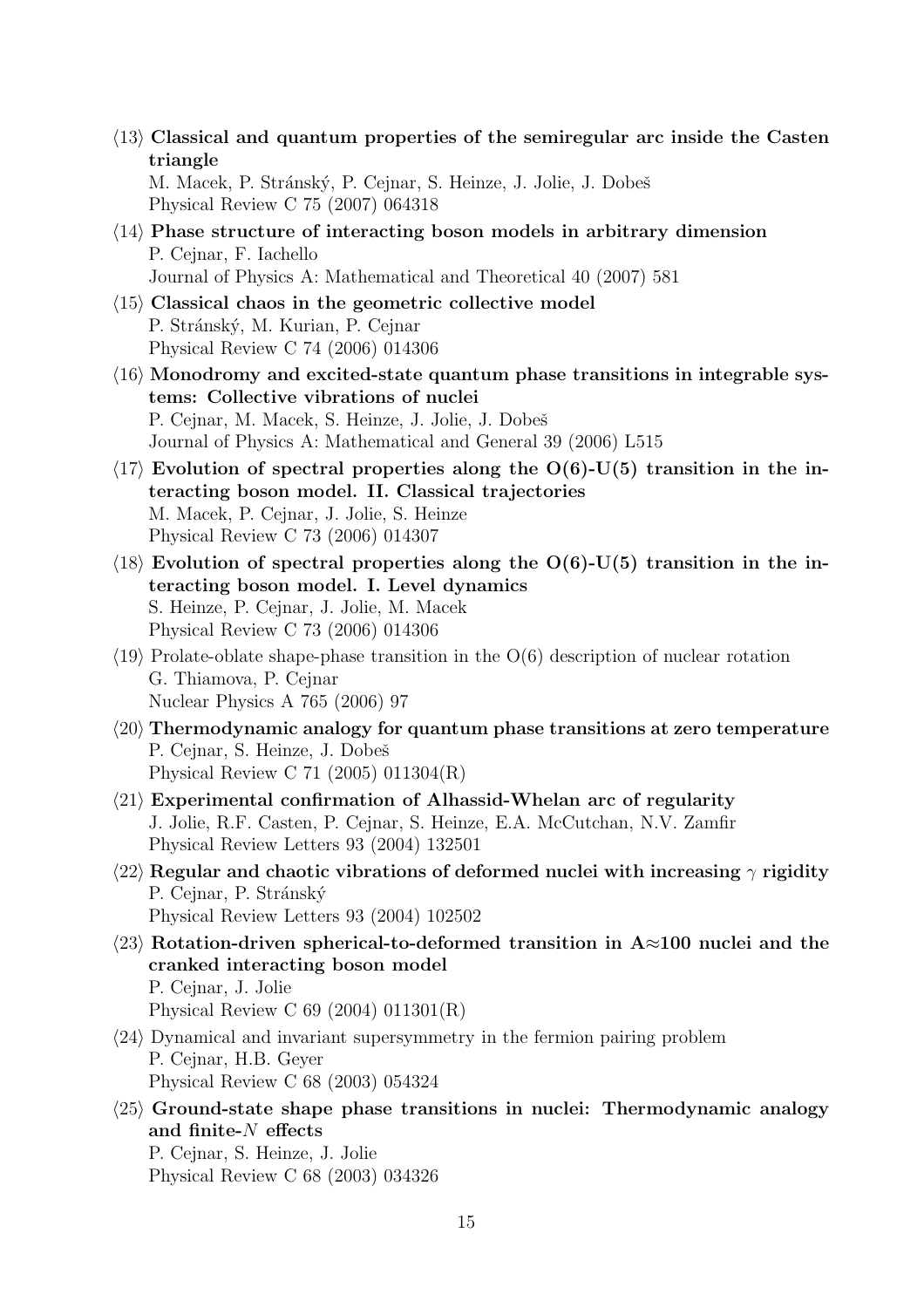- $\langle 26 \rangle$  Triple point of nuclear deformation and Landau theory J. Jolie, S. Heinze, P. Cejnar Revista Mexicana de F ısica 49, Suppl.4 (2003) 29
- $\langle 27 \rangle$  Landau theory of shape phase transitions in the cranked interacting boson model P. Cejnar

Physical Review Letters 90 (2003) 112501

 $\langle 28 \rangle$  Triple point of nuclear deformations J. Jolie, P. Cejnar, R.F. Casten, S. Heinze, A. Linnemann, V. Werner Physical Review Letters 89 (2002) 182502  $\langle 29 \rangle$  Microscopic framework for dynamical supersymmetry in nuclei P. Cejnar, H.B. Geyer

Physical Review C 65 (2002) 044313

 $\langle 30 \rangle$  Shape-phase transitions in rotating nuclei via cranking the interacting boson model P. Cejnar

Physical Review C 65 (2002) 044312

- $\langle 31 \rangle$  Equivalent potentials of the geometric collective model and interacting boson model P. Cejnar, W.-T. Chou, N.V. Zamfir, R.F. Casten Physical Review C 64 (2001) 054305
- $\langle 32 \rangle$  Parameter symmetries of quantum many-body systems P. Cejnar, H.B. Geyer Physical Review C 64 (2001) 034307
- $\langle 33 \rangle$  Universal anharmonicity and vibrational anomaly in nuclei P. Cejnar, J. Jolie, J. Kern Physical Review C 63 (2001) 047304
- $\langle 34 \rangle$  Decoherence and thermalization in a simple bosonic system P. Cejnar, V. Zelevinsky, V.V. Sokolov Physical Review E 63 (2001) 036127
- $\langle 35 \rangle$  Quantum phase transitions studied within the interacting boson model P. Cejnar, J. Jolie Physical Review E 61 (2000) 6237
- $\langle 36 \rangle$  Phase coexistence in the interacting boson model and  $^{152}$ Sm J. Jolie, P. Cejnar, J. Dobeš Physical Review C 60 (1999) 061303(R)
- $\langle 37 \rangle$  Should the Casten triangle be a pentagon? J. Jolie, P. Cejnar Journal of Physics G: Nuclear and Particle Physics 25 (1999) 843
- $\langle 38 \rangle$  Wave-function entropy and dynamical symmetry breaking in the interacting boson model

P. Cejnar, J. Jolie Physical Review E 58 (1998) 387

 $\langle 39 \rangle$  Dynamical-symmetry content of transitional IBM-1 hamiltonians P. Cejnar, J. Jolie Physics Letters B 420 (1998) 241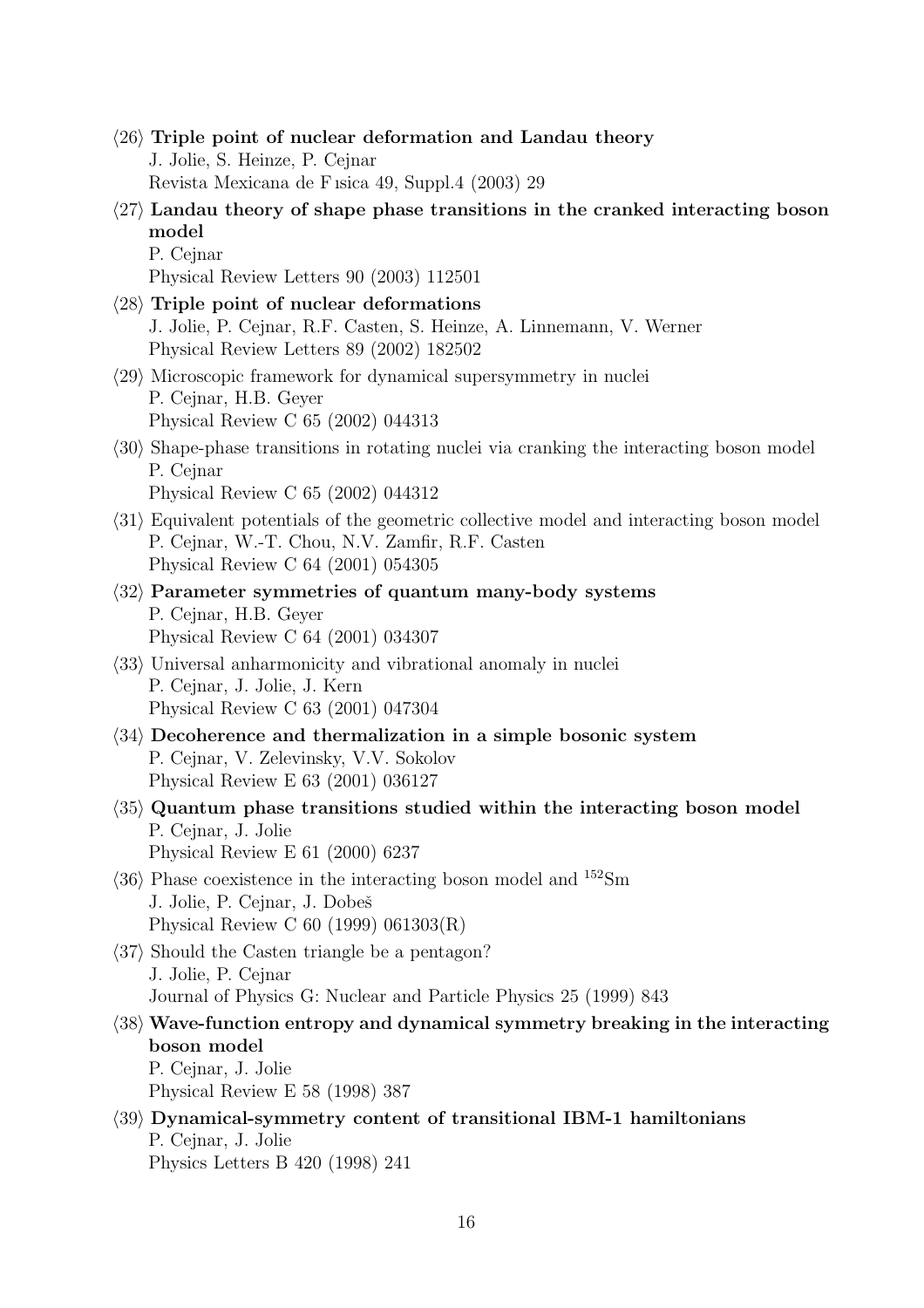- $\langle 40 \rangle$  Complexity of perturbation functions for E2+M1 hyperfine interactions P. Cejnar, I. Procházka Hyperfine Interactions 116 (1998) 41
- $\langle 41 \rangle$  Facility and method for studying two-step  $\gamma$  cascades in thermal neutron capture J. Honzátko, K. Konečný, I. Tomandl, J. Vacík, F. Bečvář, P. Cejnar Nuclear Instruments and Methods in Physics Research A 376 (1996) 434
- $\langle 42 \rangle$  Calculation of the spin deorientation in  $(\alpha, 2n\gamma)$  reactions P. Cejnar, S. Drissi, J. Kern Nuclear Physics A 602 (1996) 225
- $\langle 43 \rangle$  Gamma-ray strength functions at finite temperature P. Cejnar Physical Review C 52 (1995) 919
- $\langle 44 \rangle$  E1 and M1 strengths studied from two-step  $\gamma$  cascades following capture of thermal neutrons in  $^{162}$ Dy F. Bečvář, P. Cejnar, J. Honzátko, K. Konečný, I. Tomandl, R.E.Chrien Physical Review C 52 (1995) 1278
- $\langle 45 \rangle$  Two-step  $\gamma$  cascades following thermal neutron capture in <sup>143,145</sup>Nd J. Honzátko, K. Konečný, I. Tomandl, F. Bečvář, P. Cejnar Physica Scripta T56 (1995) 253
- $\langle 46 \rangle$  Monte-Carlo analysis of  $(\alpha, \text{xn}\gamma)$ -feeding intensities in Cd nuclei P. Cejnar, J. Kern Nuclear Physics A 561 (1993) 317
- $\langle 47 \rangle$  On nuclear spin determinations from statistical feeding intensities in (particle, xn) fusion reactions J. Kern, P. Cejnar, W. Zipper Nuclear Physics A 554 (1993) 246
- $\langle 48 \rangle$  Test of photon strength functions by a method of two-step cascades F. Bečvář, P. Cejnar, R.E. Chrien, J. Kopecký Physical Review C 46 (1992) 1276
- $\langle 49 \rangle$  Angular distributions of  $\gamma$ -rays from four resonances of the <sup>55</sup>Mn(p, $\gamma$ )<sup>56</sup>Fe reaction M.X. Trung, J. Lipták, F. Stěrba, P. Cejnar, F. Stěrbová Czechoslovak Journal of Physics 42 (1992) 499

#### Papers in conference proceedings:

- {1} Quantum phase transitions for excited states P. Cejnar, P. Stránský 13th International Symposium on Capture Gamma-Ray Spectroscopy and Related Topics, Cologne 2008, ed. J. Jolie, A. Zilges, N. Warr, A. Blazhev, AIP Conference Proceedings 1090 (New York, 2009) p.169
- {2} Peres lattices in nuclear structure and beyond P. Stránský, M. Macek, P. Cejnar, J. Dobeš 13th International Symposium on Capture Gamma-Ray Spectroscopy and Related Topics, Cologne 2008, ed. J. Jolie, A. Zilges, N. Warr, A. Blazhev, AIP Conference Proceedings 1090 (New York, 2009) p.174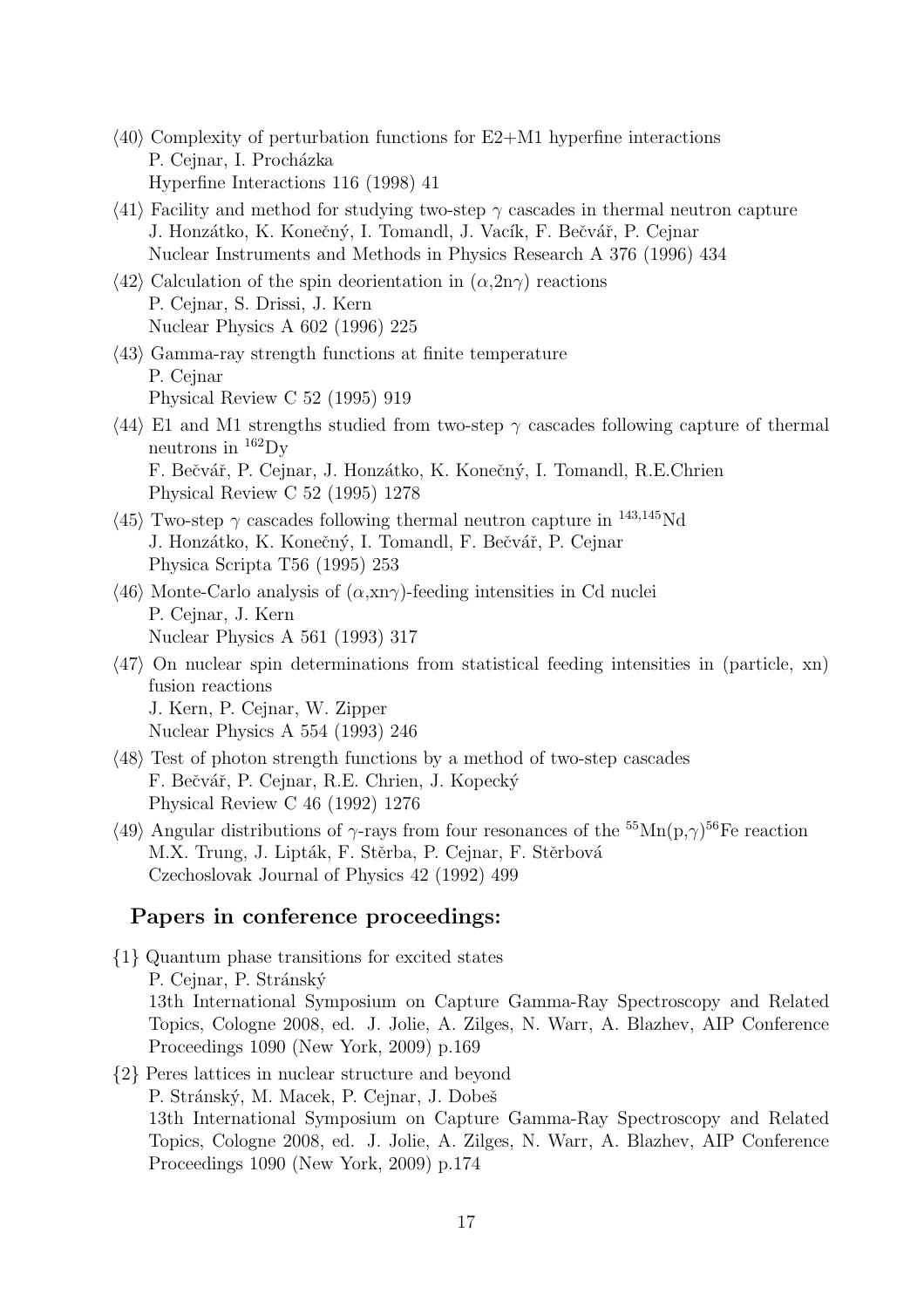- {3} Quantum phase transitions for excited states in nuclei P. Cejnar, M. Macek International Workshop on Symmetries and Low-Energy Phase Transitions in Nuclear-Structure Physics, Camerino 2005, ed. Lo Bianco, Internal report of Univ. Camerino (2006), p.69
- {4} Regular and chaotic nuclear vibrations P. Cejnar, M. Macek, P. Stránský, M. Kurian 12th International Symposium on Capture Gamma-Ray Spectroscopy and Related Topics, Notre Dame 2005, ed. A. Aprahamian, A. Woehr, AIP Conference Proceedings 819 (New York, 2006), p.487
- {5} Classical chaos in the interacting boson model M. Macek, P. Cejnar International Symposium on Capture Gamma-Ray Spectroscopy and Related Topics, Notre Dame 2005, ed. A. Aprahamian, A. Woehr, AIP Conference Proceedings 819 (New York, 2006), p.570
- {6} Thermodynamic analogy for structural phase transitions P. Cejnar, S. Heinze, J. Dobeš Workshop on Nuclear and Mesoscopic Physics, East Lansing, 2004, ed. V. Zelevinsky, AIP Conference Proceedings 777 (New York, 2005), p.189
- {7} Landau theory of phase transitions and nuclear groundstate deformation J. Jolie, P. Cejnar, R.F. Casten, S. Heinze, A. Linnemann, V. Werner 11th International Symposium on Capture Gamma-Ray Spectroscopy and Related Topics, Pruhonice near Prague 2002, ed. J. Kvasil, P. Cejnar, M. Krtička, World Scientific (Singapore, 2003), p.36
- {8} Microscopic foundations of nuclear supersymmetry H.B. Geyer, P. Cejnar 11th International Symposium on Capture Gamma-Ray Spectroscopy and Related Topics, Pruhonice near Prague, 2002, ed. J. Kvasil, P. Cejnar, M. Krtička, World Scientific (Singapore, 2003), p.43
- {9} New interpretation of the O(6) limit of the interacting boson model J. Jolie, S. Heinze, P. von Brentano, V. Werner, P. Cejnar Mapping the Triangle, Grand Teton 2002, ed. A. Aprahamian, J.A. Cizewski, S. Pittel, N.V. Zamfir, AIP Conference Proceedings 638 (New York, 2002), p.213
- {10} Nuclear shape-phase transitions studied within the interacting boson model-1 P. Cejnar, J. Jolie 10th International Symposium on Capture Gamma-Ray Spectroscopy and Related Topics, Santa Fe 1999, ed. S. Wender, AIP Conference Proceedings 529 (New York, 2000), p.639
- {11} Photon strength functions studied with the method of two-step cascades I. Tomandl, J. Honzátko, F. Bečvář, M. Krtička, P. Cejnar 10th International Symposium on Capture Gamma-Ray Spectroscopy and Related Topics, Santa Fe 1999, ed. S. Wender, AIP Conference Proceedings 529 (New York, 2000), p.728
- {12} Simulation of the spin deorientation in fusion reactions P. Cejnar, N. Warr, S. Drissi, J. Kern